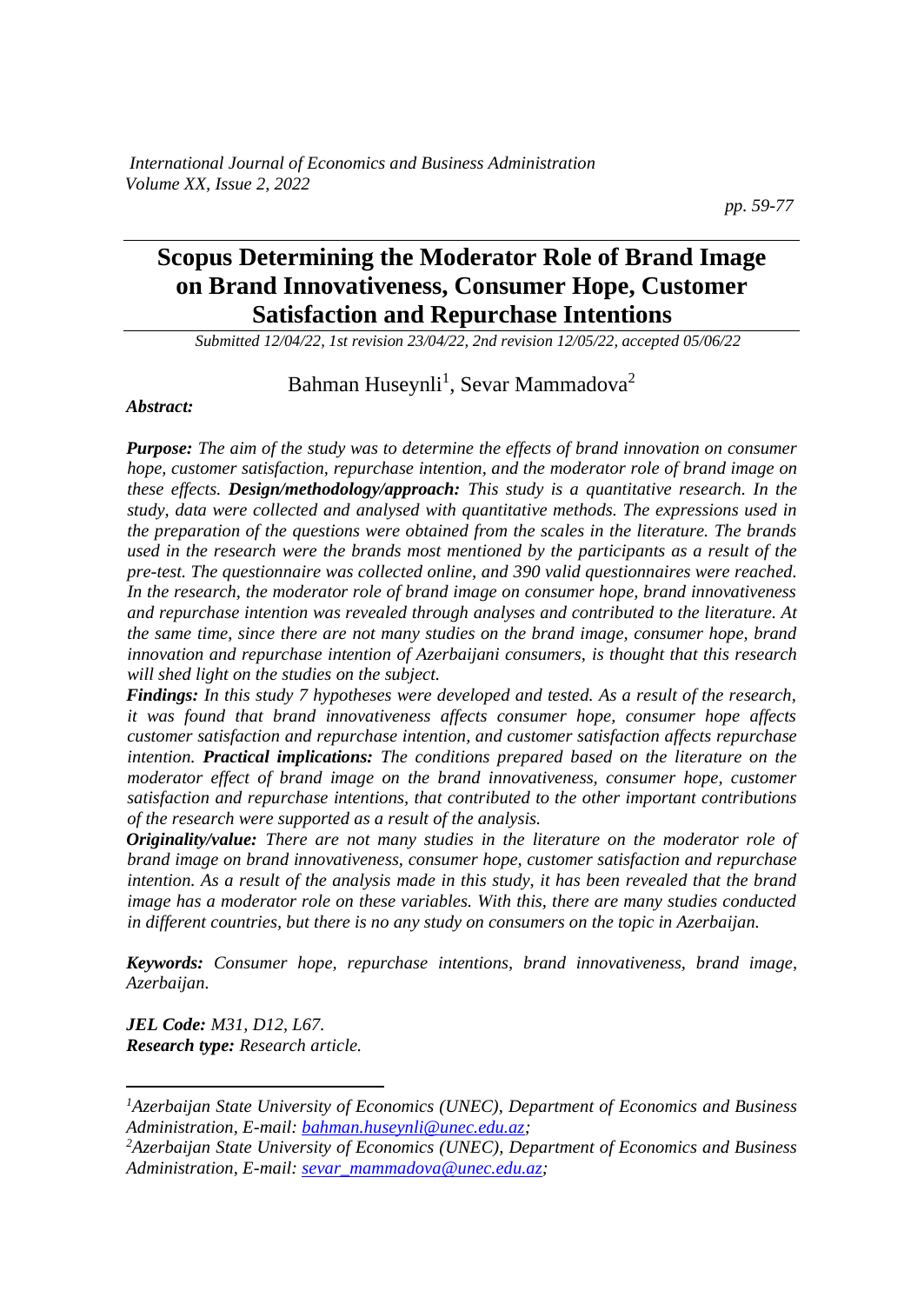# **1. Introduction**

When the literature is examined, it is seen that there are many studies focusing on brand image, brand innovation, customer satisfaction, consumer hope and repurchase intention. Hsieh, Pan, and Setiono (2004) suggested that brand image can help consumers realize their needs and perceived satisfaction with a brand. Customers who have a positive image about a brand tend to have buying behaviour, so it is very important for a brand to establish a good brand image.

According to Andrews and Kim (2007), a brand can influence a customer's purchasing decision by introducing new innovative products with unique features compared to other brands. Also, some scholars believe that product innovation is an important factor influencing consumers when purchasing (Boyd and Charlotte, 1999; Shiau, 2014). From this point of view, it is revealed that brand image and brand innovativeness should be investigated. Basically, however, customer satisfaction emerges as a form of emotional and emotional responses that result from consumers' evaluations about a product, such as their likes or dislikes. It has been proven by Hu, Kandampully, and Juwaheer (2009) that customer satisfaction has a significant impact on brand image. Namely, a better company image is formed in the minds of more satisfied customers.

On the other hand, hope is an emotion frequently experienced in daily life. Research on the psychology of hope has indicated that hope requires individuals to use successful agency and pathways. For example, consumers hope that their purchase of a brand online will result in general satisfaction, which will subsequently lead to trust and loyalty. In other words, consumers may have many expectations from brands. One of them may be innovation and high customer satisfaction. From this point of view, it is important to examine the relationships between consumer hope, customer satisfaction and brand image.

In addition to all these, it is necessary to examine whether these relationships reveal themselves behaviourally or not. Repurchase intention is customer behaviour that responds positively to the quality of service received from a brand and intends to revisit or consume that brand's products. According to Prabowo, Astuti, and Respati (2019), customers generally intend to buy because of intent, with emotions that increase purchase intention. Considering all these, this study was carried out. The aim of this study is to examine the effects of brand innovation on consumer hope, customer satisfaction, and repurchase intention. However, it is to investigate and reveal the moderator role of brand image in these effects.

Further there are many studies conducted in different countries, there are no studies on consumers in Azerbaijan on the topic. From this point of view, the aim of this study is to fill this gap in the literature, albeit slightly. However, in this study, the cause-effect relationship between the variables and the moderator effect were analysed.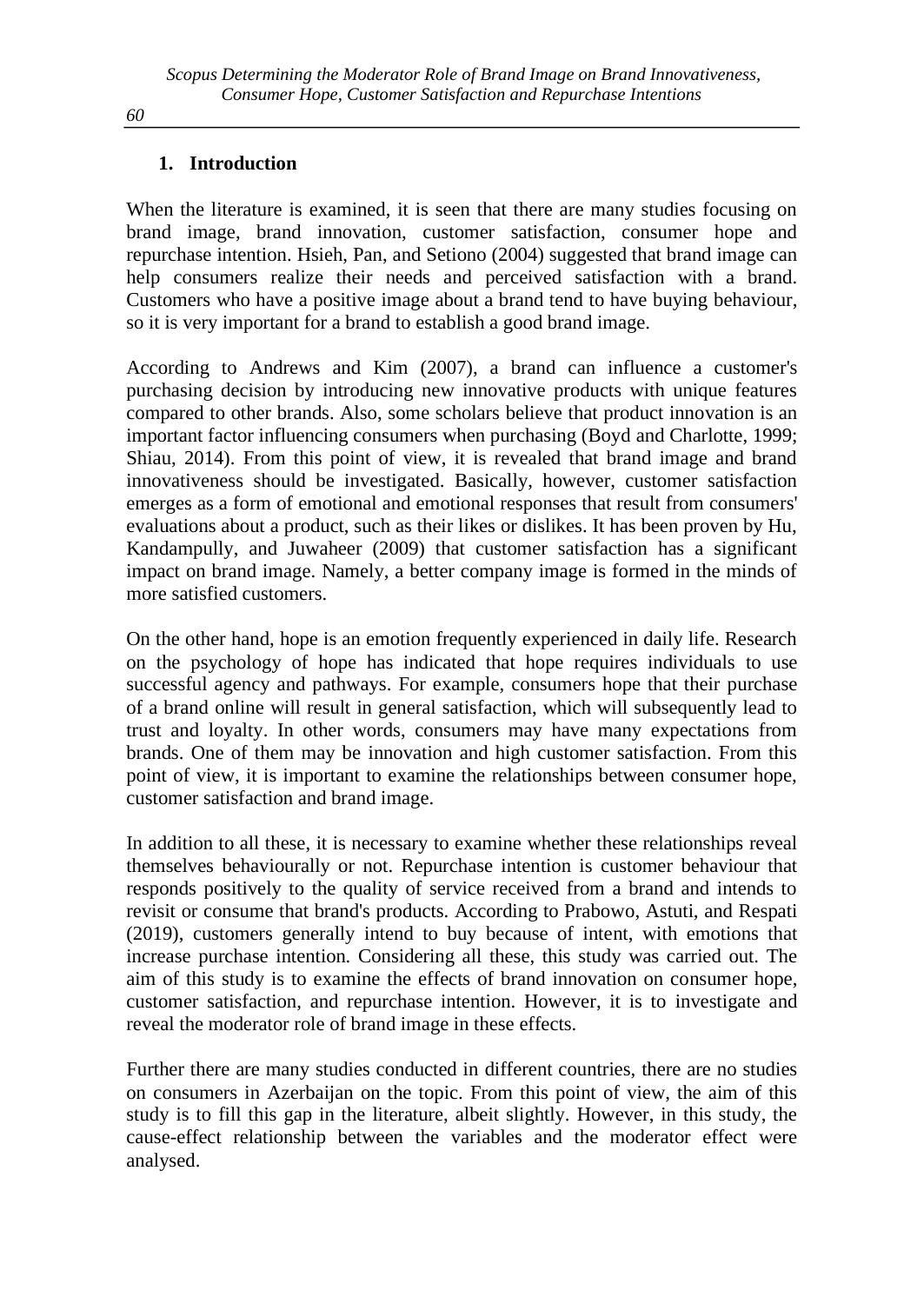# **2. Literature Review**

# **2.1 Brand Innovativeness**

There are not many concepts in the behavioural sciences that are as directly related to consumer behaviour as innovation. The tendency of consumers to adopt new products such as ideas, goods or services can play an important role in theories of brand loyalty, decision making, preference and communication. Without such a trait as innovation, consumer behaviour would consist of a set of routine purchasing behaviours assigned to a static product line (Hirschman, 1980).

Brand innovativeness refers to the degree to which brands have an innovative reputation and are perceived by consumers to be able to offer new solutions. Brand innovation generates excitement about the innovator, increases brand loyalty, increases tolerance for occasional product failures, and serves as a signal for additional advantages over existing alternatives. In the literature, it has been shown that brand innovativeness has a positive effect on perceived product quality, hope for the purchase outcome, brand purchase intentions, and emotional responses to product design. However, brand innovation also enables brands to benefit from advertising flexibility.

Previous research shows that customers often purchase innovative brands to establish social identity, showing off their status and attaining other social goals (Perry-Smith and Mannucci, 2017). The results of another research suggest a potential moderating effect of product knowledge on the relationship between perceived brand innovativeness and customer hope. The study advances knowledge of how customers' perceptions of brand innovativeness are contingent on their emotions (hope), attitudes (customer satisfaction) and behaviours (brand repurchase intentions) (Fazal-e-Hasan, Ahmadi, Kelly, and Lings, 2019). Thus, in the light of this argument, we set the following hypothesis:

*H1: Brand innovativeness has a positive impact on consumer hope.*

# **2.2 Consumer Hope**

According to MacInnis and De Mello (2005), hope is a fundamental emotion for understanding basic human responses such as goal setting, investment, coping, change and decision-making regarding purchase. Hope is defined as a structure that includes the individual's willingness to follow the goals and the strategies to determine the ways to reach the goals (Feldman and Kubota 2015; Kato and Snyder 2005; Yavaş, Karatepe, and Babakus 2013). Also, as a positive emotion, hope can cause different behaviours; that is, the way to reach the goal may differ between individuals (Harpham 2004; Polak and McCullough 2006).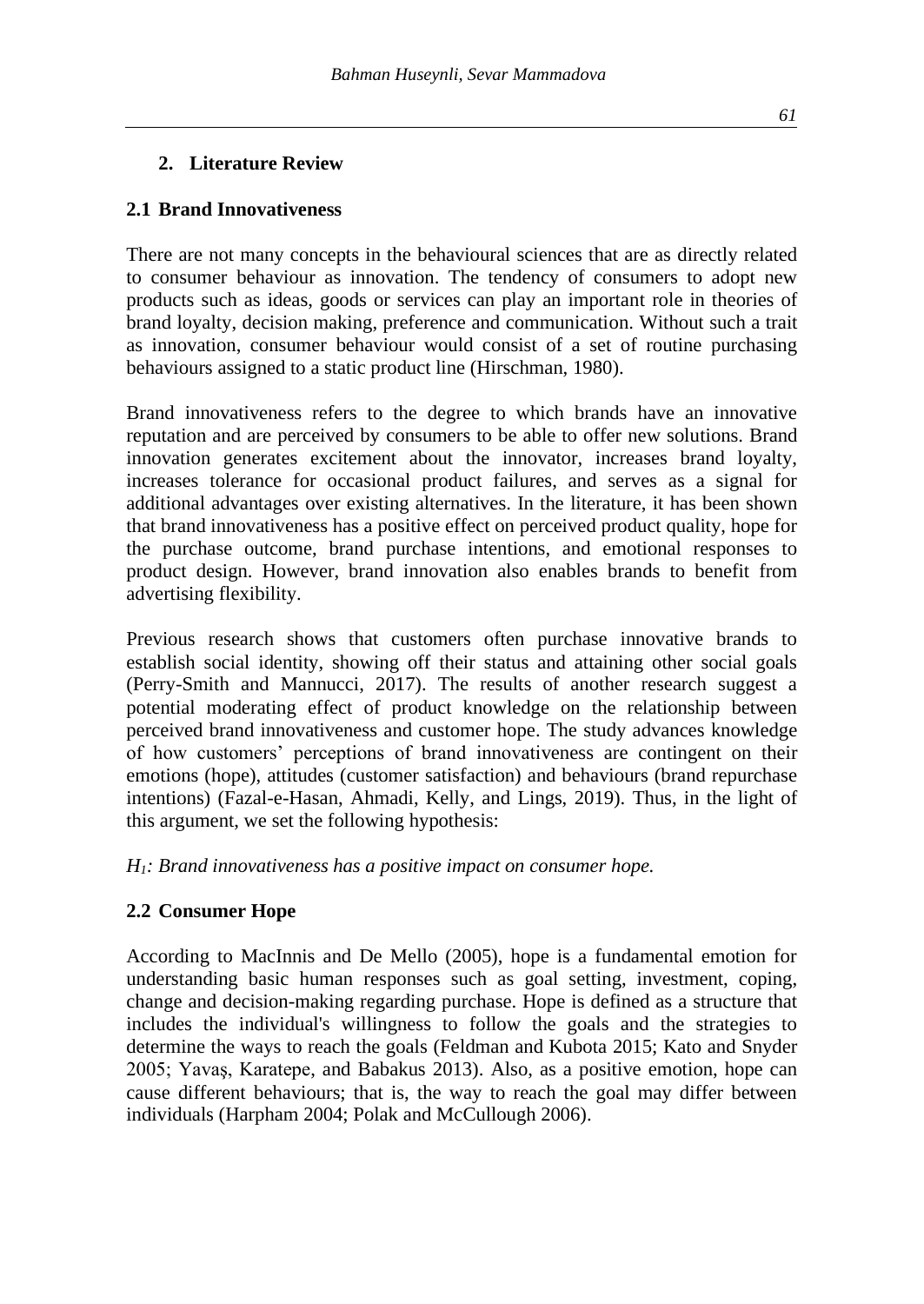Indeed, consumers may have positive emotions such as hope and no action may be taken (Emmons, McCullough and Tsang, 2003) the behavioural component does not necessarily represent emotion (Fazal-e-Hasan *et al.,* 2014; Fredrickson, 2001; 2004). Previous studies have highlighted the role of hope in improving customer choices or self-regulation outcomes and ending maladaptive consumption practices. Thus, hope is conceptualized in a goal setting framework in which hopeful individuals determine what they want to achieve and how they will achieve it (Snyder, 2000).

According to Petty and Cacioppo (1986), changes in cognition-focused intentions (e.g., online repurchase intentions) may take place because of personal benefits and outcomes. Consumer hope—a positive emotional response—as a result of online information disclosure may create a sense of positivity and benefit within a consumer (Fazal‐E‐Hasan, Ahmadi, Mortimer, Lings, Kelly, and Kim, 2020). Therefore, the next hypotheses are:

*H2: Consumer hope has a positive impact on customer satisfaction. H3: Consumer hope has a positive impact on repurchase intentions.*

# **2.3 Customer Satisfaction**

Satisfaction is the result of the process of purchasing a product felt by consumers. Customer satisfaction is a very important factor in the success of a company. There are different definitions in the literature on customer satisfaction. Chen and Tsai (2007) defined customer satisfaction in two ways as satisfaction with specific transactions and general or general satisfaction.

According to Kotler, Philip, and Kevin Lane Keller (2016), customer satisfaction is a state in which customers feel happy or disappointed after comparing their perception of a product. Giving full attention to customer satisfaction has a positive effect on the company. When customers feel satisfied while shopping, consumers will build trust in the company and will be encouraged to buy again. Marketing activities aimed at meeting the needs of customers are an essential part of running a company's business. One of the activities that the company can implement is to provide a quality customer service. The better the service, the more satisfied customers feel, so the company can charge higher prices.

Previous studies have investigated the link between customer satisfaction and brand repurchase (Anderson and Sullivan 1993; Huang *et al.,* 2014; Napitupulu and Aditomo 2015); however, it is important to consider the impact that hope has on the online purchasing process. Customer satisfaction is impacted by not only the level of satisfaction with the product but also with the purchase and consumption processes (Heitmann *et al.,* 2007). Based on this argument we present the next hypothesis:

*H4: Customer satisfaction has a positive impact on repurchase intentions.*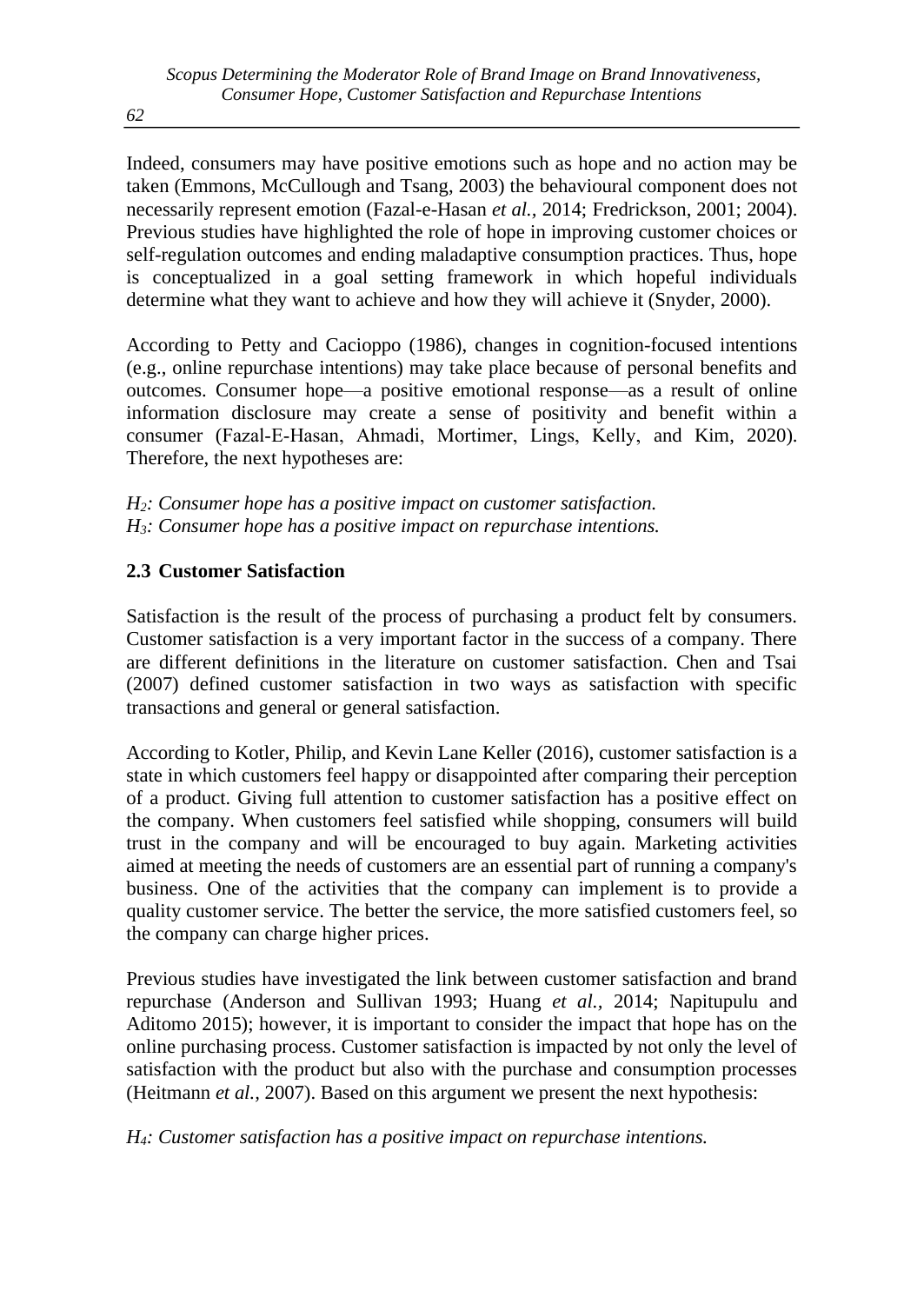# **2.4 Repurchase Intention**

Repurchase intention is very important to business practitioners as it is an indicator of business continuity, future revenue generation prospects, and therefore business profitability. Both business practitioners and academics have been interested in identifying the antecedents of customer repurchase intention (Chinomona and Sandada, 2013). Widjiono and Japrianto (2015) explain repurchase intention as more than one purchase action. It occurs as a consumer response after making a purchase and evaluating the performance of the company's products and services after the purchase. Based on this explanation, it can be concluded that repurchase intention is part of influencing consumers to purchase or consume regularly used goods or services. The dimensions and indicators of repurchase intention are defined by Kotler and Keller (2016) with four dimensions: transactional, referential, preferential, and exploratory interests. The higher the consumer's perception of the brand image, the higher the consumer's intention to repurchase the brand in the future (Chen and Hsieh, 2011).

In the face of competitive market conditions, businesses need to offer consumer value by engaging customers in long-term relationships to increase repurchase chances (Mai and Ness, 2006). Repurchase intention is a post-purchase behavioural intention that affects customer loyalty, complaint, and change intentions (Meng, Liang, and Yang, 2011). In the literature, there are studies in which customer satisfaction has a positive effect on repurchase intention (Izzudin and Novandari, 2018).

# **2.5 Brand Image**

Brand image is described as "the perceptions and beliefs held by consumers, as reflected in the associations held in the consumer's memory" (Kotler *et al.,* 2009). Brand image has a meaning associated by consumers with the brand (David 1991), which is retained in their minds (Dobni and Zinkhan 1990). Keller (1993) defined brand image as "perceptions about a brand as reflected by the brand associations held in the consumer's memory."

Pramudyo (2012), explained that the brand image has the potential to affect consumer perceptions and expectations about the goods or services offered and ultimately affect customer satisfaction. According to Adelina (2016) brand image is the result of the assessment of consumer perceptions of a brand that positive or negative. The better product is produced then the consumer's perception of the brand will be better and will affect the level of customer satisfaction.

Izzudin and Novandari (2018) showed in their study that brand image has a positive effect on customer satisfaction. Brand image plays an important role in consumer behaviour towards a product, therefore, in such competitive conditions, the company must pay attention to the brand image of its product in order to capture new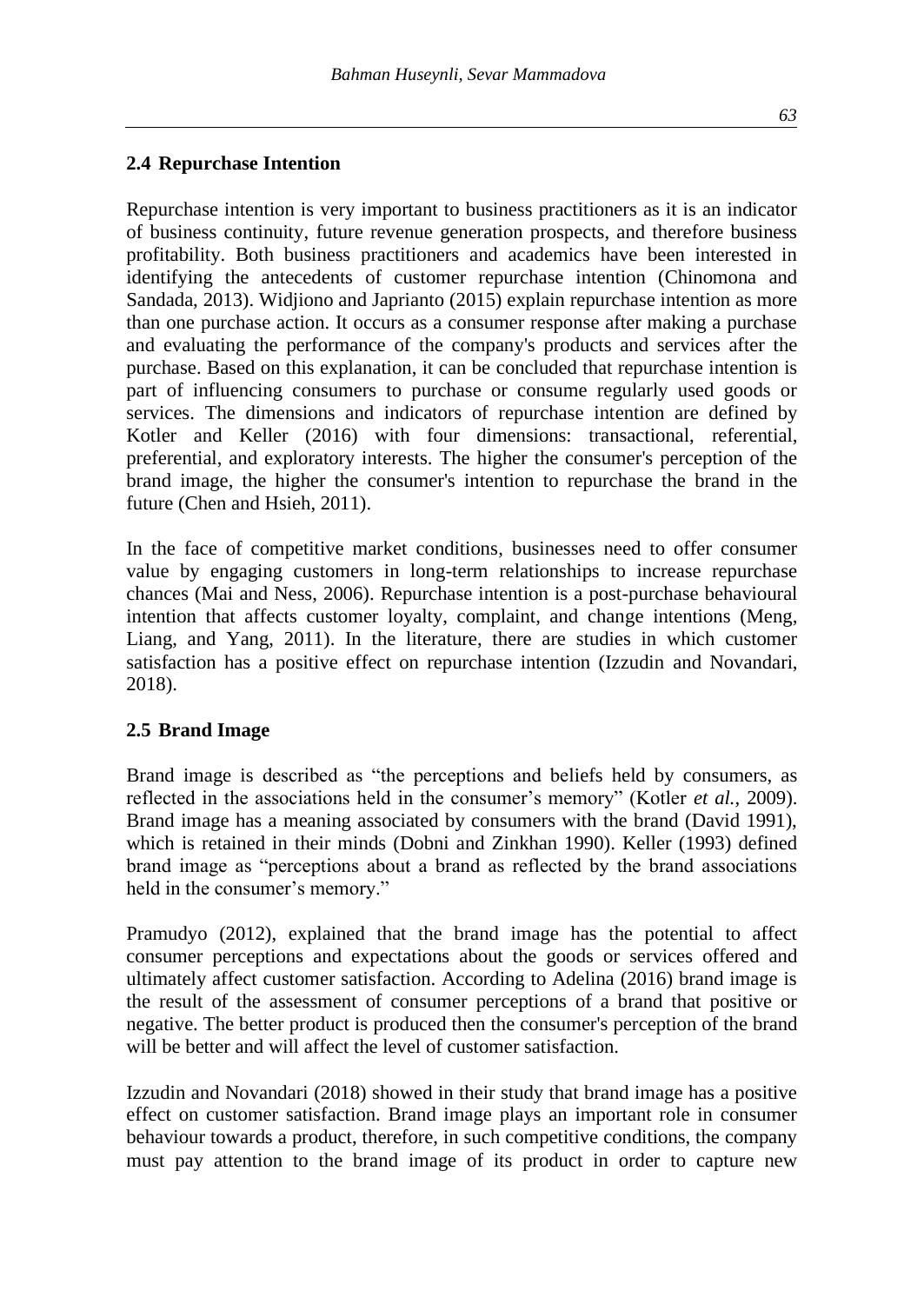consumers and retain real consumers (Dunuwille and Pathmini, 2016). Many studies assure that brand images will increase customers' confidence in their product purchase intention (Harsono *et al.,* 2018; Surjaatmadja and Purnawan, 2018). Brand image can be positive or negative, depending on someone's perception on the brand. A brand can be said as successful when the buyers or the users perceive the presence of relevant, unique, and sustainable added value that fulfils their needs the most satisfactorily (Prabowo, Astuti, and Respati, 2019). Therefore, we advance the following hypotheses:

*H5: Brand image positively moderates the impact on between brand innovativeness and consumer hope.*

*H6: Brand image positively moderates the impact on between consumer hope and customer satisfaction.*

*H7: Brand image positively moderates the impact on between consumer hope and repurchase intentions.*

# **3. Methodology**

# **3.1 Purpose**

The purpose of the study was to determine the effects of brand innovation on consumer hope, customer satisfaction, repurchase intention, and the moderator role of brand image on these effects. The methodology of the research was designed for this purpose. Within the scope of the study, a total of 5 variables and 7 hypotheses were developed among them. The model of the study is shown in Figure 1.

*Figure 1. Research model*



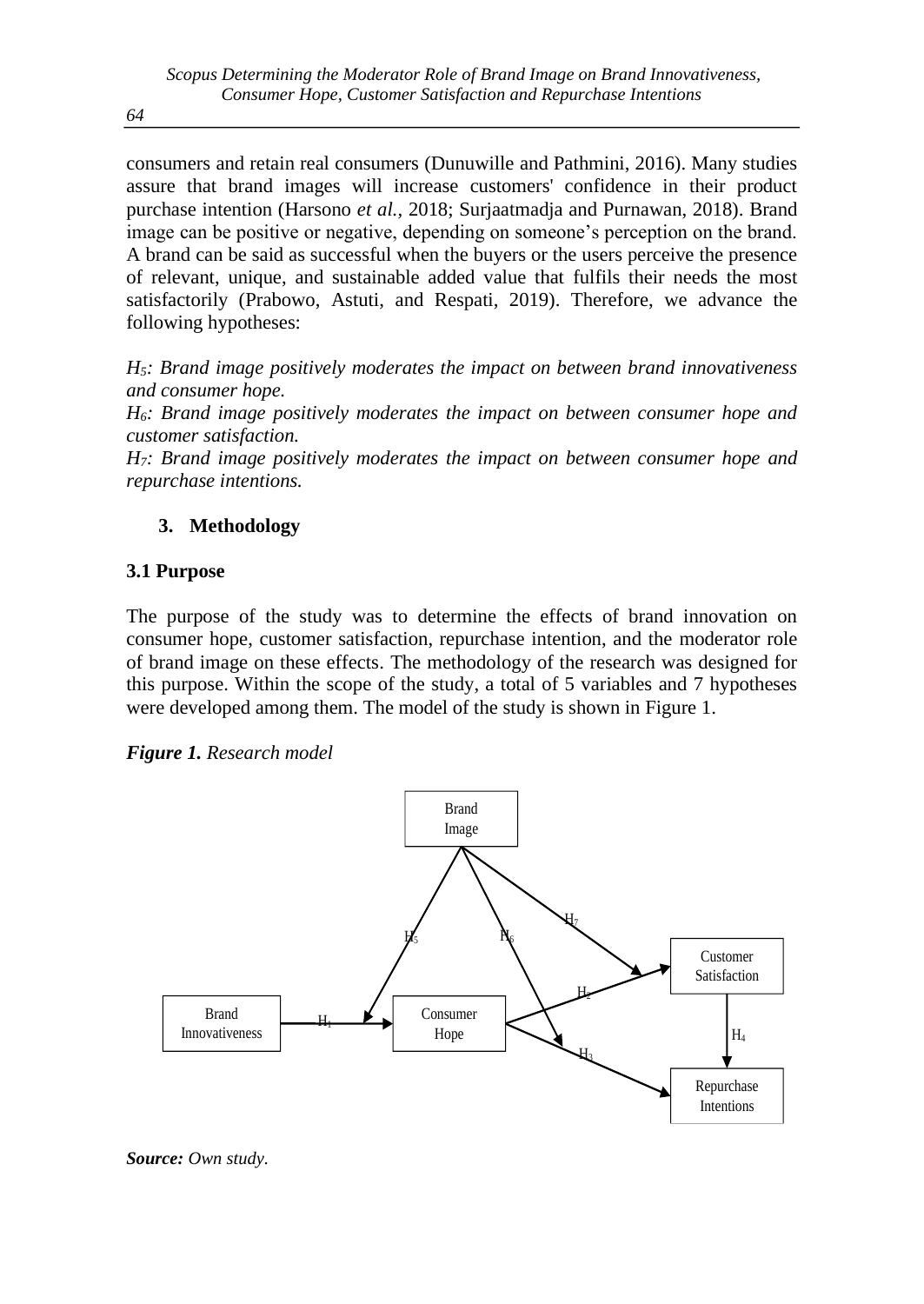# **3.2 Design**

A questionnaire-based method was used to statistically analyse the links between the factors in the research model. The population of the research consists of individual consumers over the age of 16 living in Azerbaijan, who have purchased "Zara" or "Koton" brand at least once. The data were collected from consumers who were bought any clothes from "Zara" or "Koton" brand. The reason for choosing these brands is that these brands are the most preferred fast clothing brands among 90 individual consumers before starting the research.

The survey selected based on a pre-test with 30 participants. The questions were made more understandable by taking into account the feedback obtained as a result of the pre-test. Shared to be answered later. The survey link was shared and distributed on all internet channels, including social media, where consumers could be reached. Data collection was done through online questionnaires and participants were asked to answer all questions. A total of 390 consumers participated in the survey and all surveys were included in the analysis.

#### **3.3 Measures**

In order to test the research model empirically, studies in the literature were used to measure variables and multi-item scales were used. A five-point Likert scale was used for all measurements (1=strongly disagree; 5=strongly agree).

Three-item scales were adapted from Snyder (1995) to measure consumer hope. We measured brand innovativeness with seven items were adapted from O'Cass and Carlson (2012) and customer satisfaction using the five items were adapted from De Wulf et al. (2001). Scales for consumer repurchase intentions with the 3 items were adapted from Eggert and Helm (2003). Finally, we measured as a moderating variable, brand image with three items were adapted from Seo and Park (2018). For each measurement scale, references, details for scale items are shown in Table 2.

# **3.4 Sample Profile and Data Collection**

Among the survey participants, 231 people are male (59.2%), 322 are single (82.6%), 234 are undergraduate graduates (60%), 164 are between the ages of 22-26 (42.1%), 154 are private sector employees. (39.5), 133 people's monthly income is between 0-250 AZN (34.1%), 156 people are shopping once a month (40%), 180 people are individual consumers who have been shopping from these brands for 1-3 years. The socio-demographic characteristics of the participants are summarized in Table 1.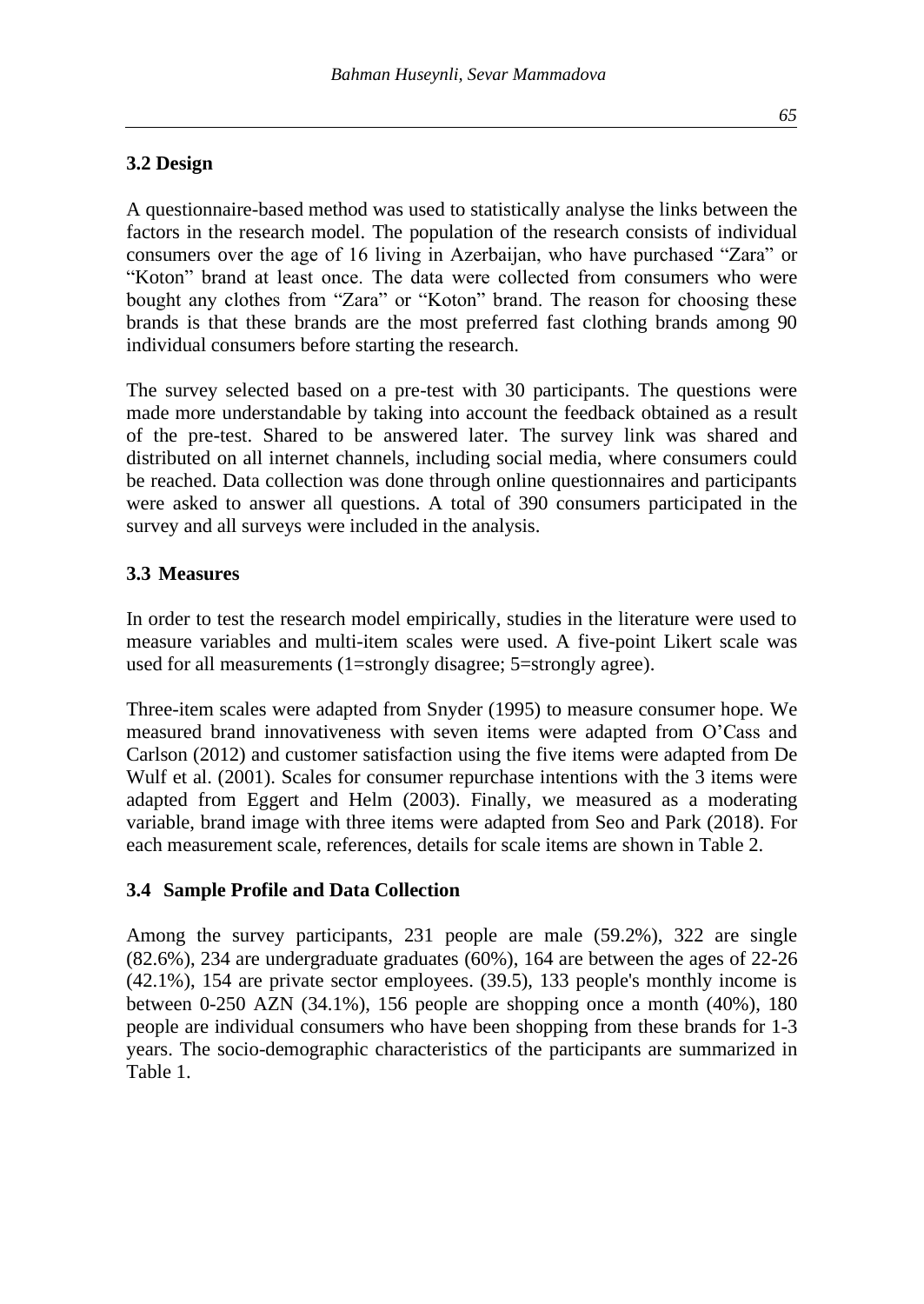| $\cdot$ $\sim$ $\cdot$ $\cdot$ $\sim$<br>Demographic<br><b>Variables</b> |        | Category                   | Frequency | Percentage |  |
|--------------------------------------------------------------------------|--------|----------------------------|-----------|------------|--|
|                                                                          |        | Male                       | 159       | 40,8       |  |
| Gender                                                                   |        | Female                     | 231       | 59,2       |  |
|                                                                          |        | Single                     | 322       | 82,6       |  |
| <b>Marital Status</b>                                                    |        | Married                    | 68        | 17,4       |  |
|                                                                          |        | School graduate            | 37        | 9,5        |  |
| Education                                                                |        | Bachelor's degree          | 234       | 60,0       |  |
|                                                                          |        | Master's degree            | 111       | 28,5       |  |
|                                                                          |        | PhD degree                 | 8         | 2,1        |  |
|                                                                          |        | 17-21                      | 129       | 33,1       |  |
|                                                                          |        | $22 - 26$                  | 164       | 42,1       |  |
| Age                                                                      |        | 27-31                      | 64        | 16,4       |  |
|                                                                          |        | $32 - 36$                  | 22        | 5,6        |  |
|                                                                          |        | 37 and over                | 11        | 2,8        |  |
|                                                                          |        | Private sector             | 154       | 39.5       |  |
|                                                                          |        | Public sector              | 73        | 18,7       |  |
| Sector                                                                   |        | Student                    | 114       | 29,2       |  |
|                                                                          |        | Owner                      | 15        | 3,8        |  |
|                                                                          |        | Non-working                | 34        | 8,7        |  |
|                                                                          |        | 0-250 AZN                  | 133       | 34,1       |  |
|                                                                          |        | 251-500 AZN                | 61        | 15,6       |  |
|                                                                          |        | 501-750 AZN                | 55        | 14,1       |  |
| Annual                                                                   | Income | 751-1000 AZN               | 43        | 11,0       |  |
| (AZN)                                                                    |        | 1001-1250 AZN              | 28        | 7,2        |  |
|                                                                          |        | 1251-1500 AZN              | 24        | 6,2        |  |
|                                                                          |        | 1501-1750 AZN              | 13        | 3,3        |  |
|                                                                          |        | 1751-2000 AZN              | 6         | 1,5        |  |
|                                                                          |        | 2001 and over              | 27        | 6,9        |  |
|                                                                          |        | Once a week                | 28        | 7,2        |  |
|                                                                          |        | Once a month               | 156       | 40,0       |  |
| Frequency                                                                |        | Once in 3 months           | 113       | 29,0       |  |
|                                                                          |        | Once in 6 months           | 40        | 10,3       |  |
|                                                                          |        | Once a year                | 53        | 13,6       |  |
|                                                                          |        | Less than 1 year           | 141       | 36,2       |  |
|                                                                          |        | 1-3 years                  | 180       | 46,2       |  |
| Duration                                                                 |        | 4-6 years                  | 40        | 10,3       |  |
|                                                                          |        | More<br>than<br>6<br>vears | 29        | 7,4        |  |

*Table 1. Sample Profile (n=390)*

*Source: Own study.*

#### **3.5 Data Analysis Procedure**

In this study all analyses were analysed with the SPSS 25.0. Simple regression was used as the analysis method to test the effect of brand innovativeness on consumer hope  $(H<sub>1</sub>)$ ; consumer hope in customer satisfaction  $(H<sub>2</sub>)$  and repurchase intentions (H3); and finally, customer satisfaction with repurchase intentions (H4). However, SPSS PROCESS was used to test how these effects resulted in the moderator effect of brand image  $(H_5, H_6, H_7)$ .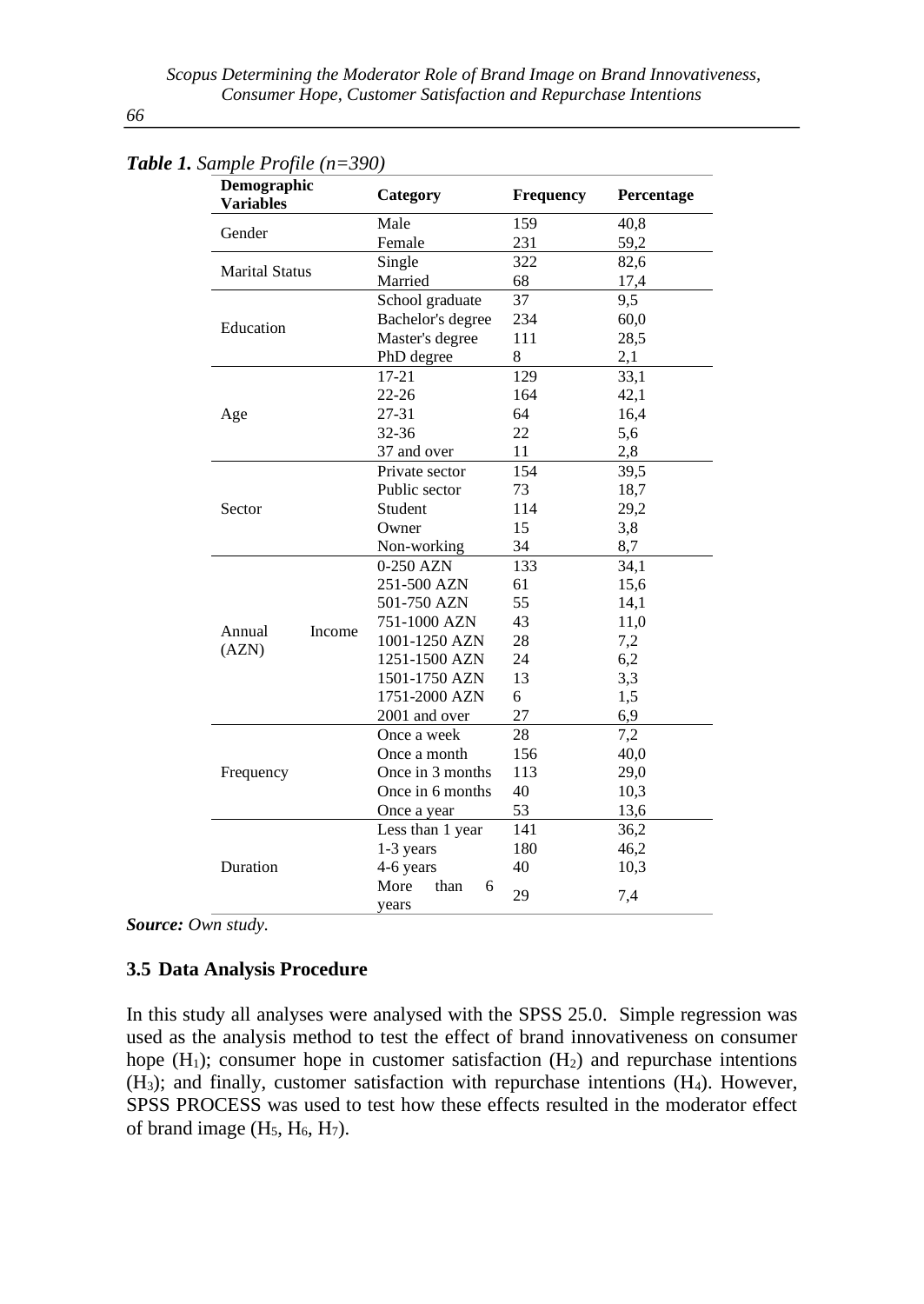The research model was tested using the PROCESS macro for SPSS developed by Hayes. PROCESS macro is one of the bootstrapping analysis methods developed by Hayes (2012; 2022) to analyse indirect effects. The conditional process method is a non-parametric method based on resampling with many modifications (for example, 5000 times).

After performing the regression analysis to test the cause-effect relationships among the variables, the effect of the moderator variable on the effects between these variables were tested. Process v4 proposed by Hayes (2022) was used to analyse the moderator effect of brand image on the relationship between variables. In this context, the analyses were carried out under the conditions specified in Table 2.

*Table 2. Conditions for moderator analysis*

|           | <b>Conditions</b>                                                                         |
|-----------|-------------------------------------------------------------------------------------------|
| Condition | The statistically significant relationship between the independent variable (brand        |
|           | innovativeness) and the dependent variable (consumer hope) changes as a result of         |
|           | including the moderating variable (brand image).                                          |
| Condition | The statistically significant relationship between the independent variable (consumer     |
|           | hope) and the dependent variable (customer satisfaction) changes as a result of including |
|           | the moderating variable (brand image).                                                    |
| Condition | The statistically significant relationship between the independent variable (consumer     |
|           | hope) and the dependent variable (repurchase intentions) changes as a result of including |
|           | the moderating variable (brand image).                                                    |
| Condition | The statistically significant relationship between the independent variable (customer     |
|           | satisfaction) and the dependent variable (repurchase intentions) changes as a result of   |
| 4         | including the moderating variable (brand image).                                          |

*Source: Own study.*

# **4. Research Results and Discussion**

# **4.1 Measurement of Validity and Reliability**

The reliability of the constructs in the model was tested using Cronbach's alpha (Table 2) and composite reliability. Confirmatory factor analysis (CFA) was first performed to validate the measurement model (Table 2). All items showed high factor loadings and the variables remained the same as in the originals. For reliability analysis, the Cronbach Alpha coefficient was used to control the internal consistency of the scales (Malhotra, 2010; Hair *et al.,* 2010). Cronbach's Alpha coefficient ranges from zero to 1. Cronbach's alpha and composite reliability were found above the recommended level of 0.70 for all constructs (Hair *et al.,* 2010). AVEs of all constructs were found to be above the recommended 0.50 level (Fornell and Larcker, 1981), meaning that more than half of the variances observed in items were explained by hypothetical constructs (Chang *et al.,* 2009).

The fact that all factor loads of the items used to analyse the variables in the research model were greater than 0.70 confirms the convergent validity. Finally, all constructs in the model have sufficient reliability and convergent validity. According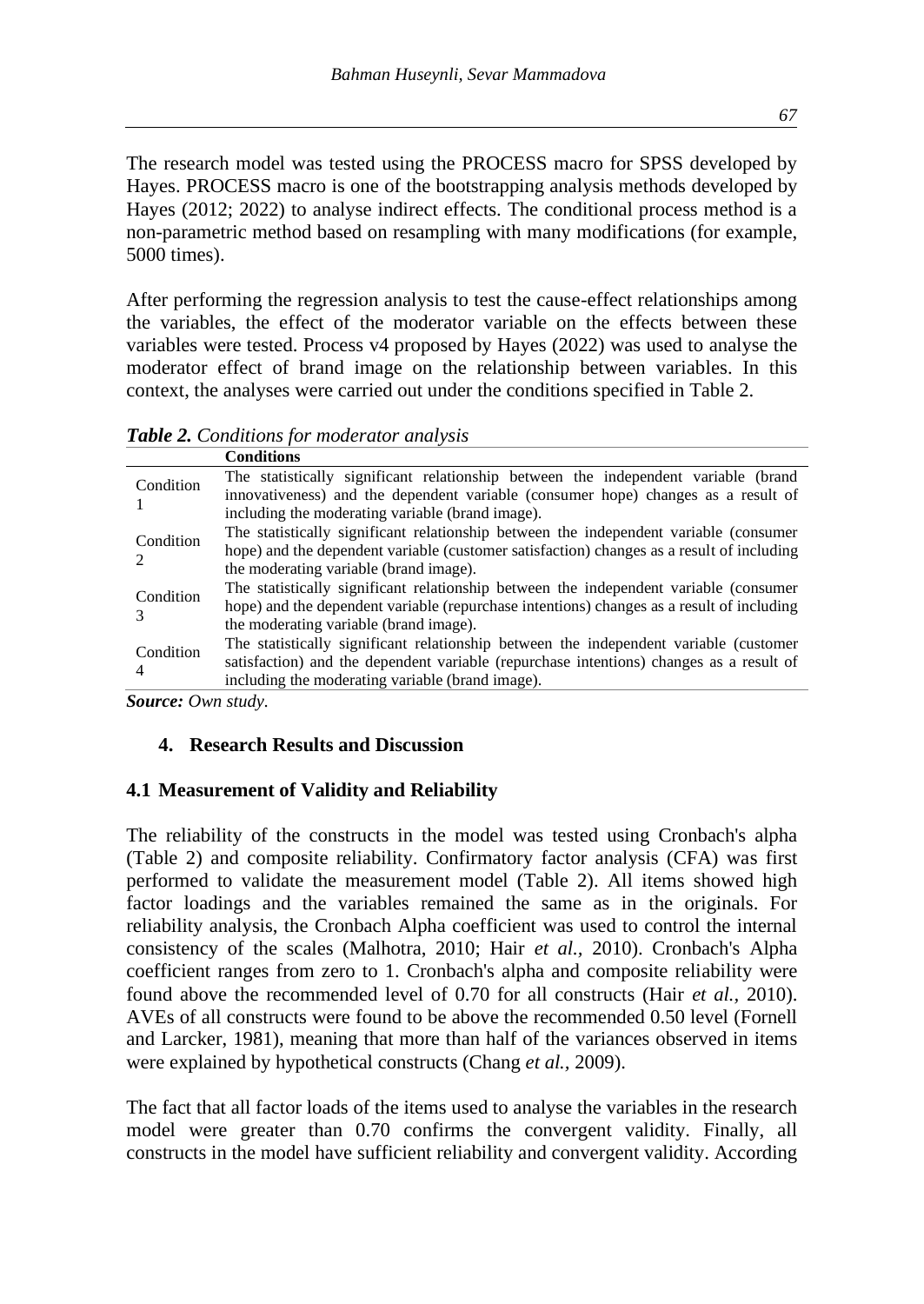to the literature, reliability and validity testing shows that the constructs are suitable for further analysis (Butcher, Sparks, and O'Callaghan, 2002). Variables, Items, Factor loads, Explained Total Variance, KMO and Cronbach Alpha values are shown in Table 3.

| <b>Variables</b>        | <i>Items</i>                                                                                                                                                                             | Factor<br>load | <b>Total</b><br><b>Variance</b><br><b>Explained</b> | KMO   | Cronb<br>ach<br>Alpha |
|-------------------------|------------------------------------------------------------------------------------------------------------------------------------------------------------------------------------------|----------------|-----------------------------------------------------|-------|-----------------------|
|                         | The brand I purchased online offered<br>unique features for customers that are<br>different from other existing online<br><i>brands</i>                                                  | 0.737          |                                                     |       |                       |
|                         | The brand I purchased online is highly<br>innovative                                                                                                                                     | 0.757          | 69.6                                                |       |                       |
|                         | The brand I purchased online<br>has<br><i>innovative features</i>                                                                                                                        | 0.738          |                                                     |       |                       |
| <b>Brand</b>            | High-quality innovations were introduced<br>along with the brand I purchased online                                                                                                      | 0.767          |                                                     |       |                       |
| Innovativ<br>eness      | Compared to similar products or services<br>developed by other brands, the brand I<br>purchased<br>online<br>offered<br>unique<br>features/attributes/benefits<br>the<br>to<br>customers | 0.829          |                                                     | 0.778 | 0.853                 |
|                         | The brand I purchased online introduced<br>many completely new features to this<br>class of products or services                                                                         | 0.875          |                                                     |       |                       |
|                         | Compared to similar brands developed by<br>the same organisation, the brand I<br>purchased<br>online<br>offered<br>unique<br>features/attributes/ benefits                               | 0.845          |                                                     |       |                       |
|                         | I hope that the brand I purchased online                                                                                                                                                 | 0.704          |                                                     |       |                       |
| Consumer<br>Hope        | would benefit me<br>When purchasing a brand online, I am<br>hopeful that I shall achieve what I aim for                                                                                  | 0.667          | 66.5                                                | 0.688 | 0.748                 |
|                         | I hope the brand I purchased online meets<br>my expectations                                                                                                                             | 0.697          |                                                     |       |                       |
|                         | It is a pleasure to have a purchasing<br>relationship with the brand that I<br>purchased online                                                                                          | 0,832          |                                                     |       |                       |
| Customer<br>satisfactio | I have found the ideal brand that I<br>purchased online                                                                                                                                  | 0.770          | 59.1                                                | 0.775 | 0.767                 |
| n                       | This brand always returns best value                                                                                                                                                     | 0.755          |                                                     |       |                       |
|                         | I am very satisfied with my online<br>purchase of this brand                                                                                                                             | 0.766          |                                                     |       |                       |
|                         | Next time I would buy this brand online<br>again                                                                                                                                         | 0.662          |                                                     |       |                       |
| Repurcha<br>se          | In the future, buying this brand online will<br>fulfill my shopping requirements                                                                                                         | 0.705          | 67.2                                                | 0.689 | 0.755                 |
| <i>Intentions</i>       | In the foreseeable future, I will consider<br>this brand as an option when purchasing<br>a product or service online                                                                     | 0.705          |                                                     |       |                       |
| <b>Brand</b>            | This airline is a leader in the industry.                                                                                                                                                | 0.719          | 61.1                                                | 0.640 | 0.671                 |

*Table 3. Factor analysis*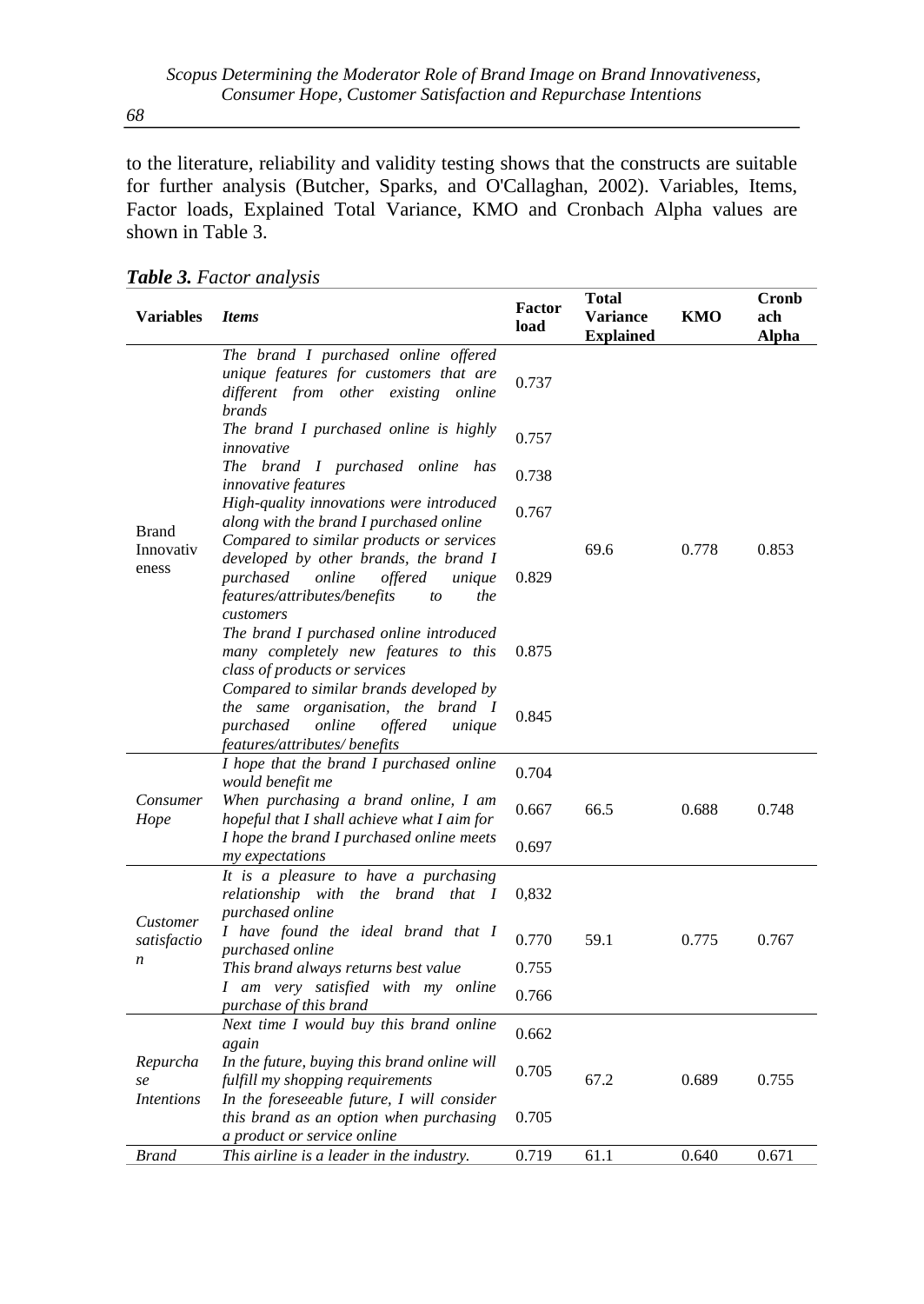| Image                     | I have an impressive memory regarding<br><i>this airline.</i> | 0.629 |  |
|---------------------------|---------------------------------------------------------------|-------|--|
|                           | This airline is customer-centered.                            | 0.608 |  |
| <b>Source:</b> Own study. |                                                               |       |  |

# **4.2 Hypotheses Analysis**

Regression analysis is basically a method that enables to describe and interpret the relationship between dependent variable and independent variable or variables with mathematical models. The regression equations obtained as a result of the regression method are used not only to reveal the relationships between the variables, but also to make estimations. Linear regression method was used in this study. In a research where there is only one independent and one dependent variable, simple linear regression analysis is used when analysing the relationship between two variables.

In accordance with the purpose of the study, it was examined whether brand innovativeness had any effect on consumer hope. As a result of the analysis, it was seen that brand innovativeness positively affected consumer hope with a beta coefficient of 0.480 at the p<0.05 significance level  $(H_1)$ . The overall explanatory power of the model was 23%. Then, it was examined whether consumer hope had any effect on customer satisfaction, and it was seen that it had a positive effect with a beta coefficient of 0.569 at the  $p<0.05$  significance level  $(H_2)$ . The overall explanatory power of the model was 32%.

After that, it was examined whether consumer hope had any effect on repurchase intentions and it was seen that it had a positive effect with a beta coefficient of 0.518 at the  $p<0.05$  significance level  $(H_3)$ . The overall explanatory power of the model was 26%. Finally, it was examined whether customer satisfaction had any effect on repurchase intentions and it was observed that it had a positive effect with a beta coefficient of 0.673 at the  $p<0.05$  significance level (H<sub>4</sub>). The overall explanatory power of the model was 45%. At the result, it was seen that the  $R<sup>2</sup>$  value and F values determined in the regression analysis were an acceptable ratio in social sciences and in the literature on the subject. R,  $R^2$ , adjusted  $R^2$ , B, Beta v p values for these variables are given in Table 4.

| Independent<br>variable  | Dependent variable    | R     | $\mathbf{R}^2$ | Adj.<br>$\mathbf{R}^2$ | B     | <b>Beta</b> | p     |
|--------------------------|-----------------------|-------|----------------|------------------------|-------|-------------|-------|
| Brand<br>innovativeness  | Consumer hope         | 0.480 | 0.231          | 0.229                  | 0.508 | 0.480       | 0.000 |
| Consumer hope            | Customer satisfaction | 0.569 | 0.324          | 0.332                  | 0.570 | 0.569       | 0,000 |
| Consumer hope            | Repurchase intentions | 0.518 | 0,269          | 0.267                  | 0.523 | 0.518       | 0,000 |
| Customer<br>satisfaction | Repurchase intentions | 0.673 | 0.453          | 0.452                  | 0.677 | 0.673       | 0,000 |
| $\sim$ $\sim$<br>$\sim$  |                       |       |                |                        |       |             |       |

*Table 4. Regression analyses of the variables*

*Source: Own study.*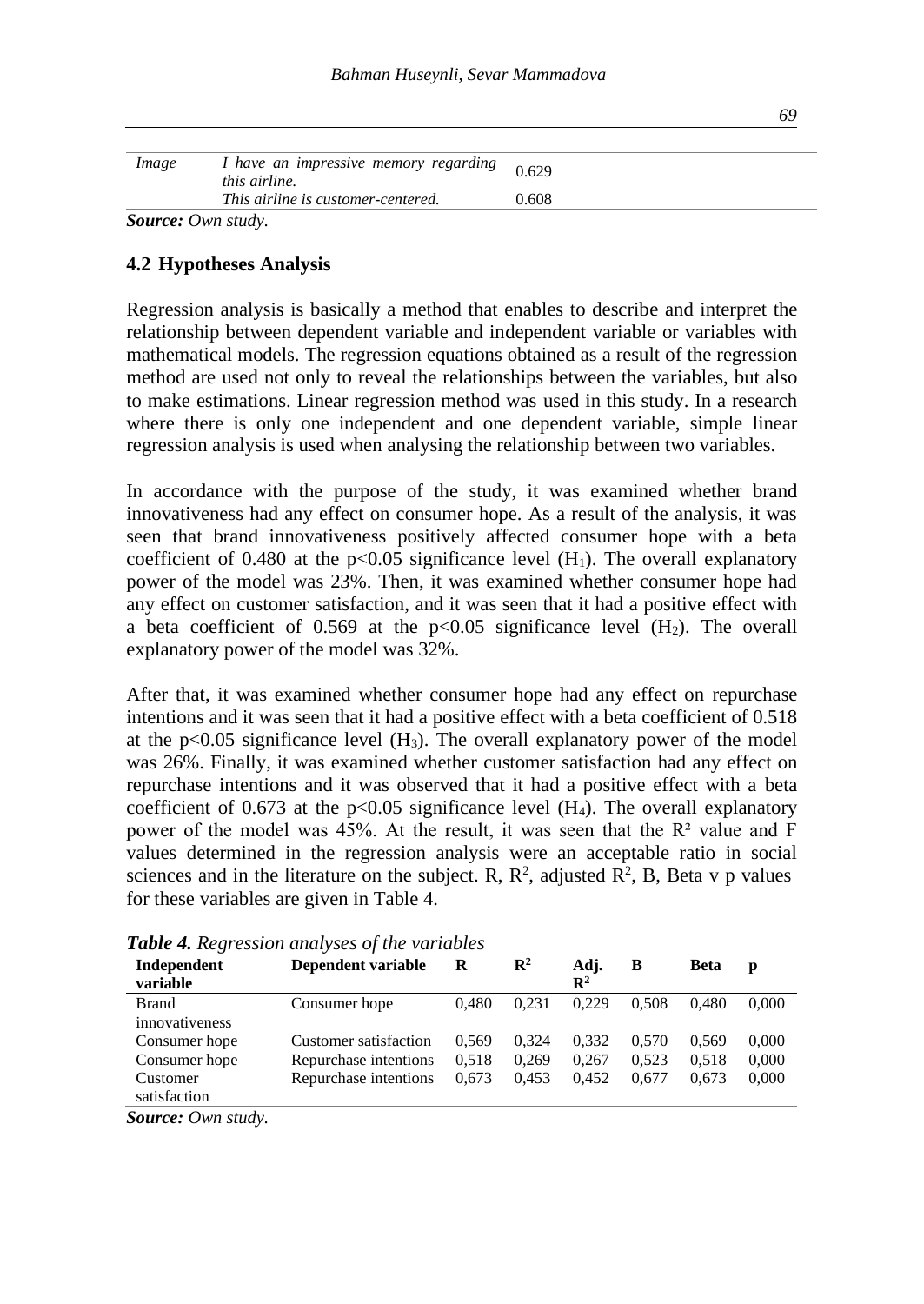The moderator variable is basically defined as the variable that affects the strength or direction of the relationship between the independent variable and the dependent variable (MacKinnon, Lockwood, Hoffman, West, and Sheets, 2002). In SPSS Process v4 by Andrew F. Hayes (Hayes, 2022), we have selected model 1 to test moderation for all of three cases. First, it was centralized by taking the standardized values of all variables. Then, in order to determine the interaction effect, the product of the independent variable and the moderator variable was obtained. Then, by applying two-step linear regression analysis, it was determined whether the moderator variable was significantly effective or not.

Based on the above conditions, when the analyses are interpreted, the model in both three cases indicates that zero doesn't lie between the lower limit of confidential interval (LLCI) and upper limit of confidential interval (ULCI) of "Int\_1", which indicates brand image has a moderating effect on the relationships between brand innovativeness and consumer hope  $(H<sub>5</sub>,$  Table 5); consumer hope and customer satisfaction (H<sub>6</sub>, Table 6); consumer hope and repurchase intentions (H<sub>7</sub>, Table 7).

|                               | R                                                                                                                                         | $\mathbb{R}^2$ | <b>MSE</b> | F            | df1               | df2                 | P           |  |  |  |
|-------------------------------|-------------------------------------------------------------------------------------------------------------------------------------------|----------------|------------|--------------|-------------------|---------------------|-------------|--|--|--|
| Model<br><b>Summary</b>       | 0,5587                                                                                                                                    | 0,3122         | 0,3808     | 58,3944      | 3,000<br>$\Omega$ | 386,000<br>$\Omega$ | 0,0000      |  |  |  |
|                               |                                                                                                                                           | <b>Coeff</b>   | se         | $\mathbf{t}$ | n                 | <b>LLCI</b>         | <b>ULCI</b> |  |  |  |
|                               | constant                                                                                                                                  | 0,3265         | 0,532      | 0,6489       | 0,5168            | $-0,6628$           | 1,3159      |  |  |  |
|                               | <b>Brand</b><br>innovativeness                                                                                                            | 0,7189         | 0,1539     | 4,6701       | 0,000<br>$\Omega$ | 0,4162              | 1,0215      |  |  |  |
| Model                         | Brand image                                                                                                                               | .5998          | 0,1450     | 4,1356       | 0,000             | 0,3146              | 0,8849      |  |  |  |
|                               | $Int_1$                                                                                                                                   | $-0.0958$      | 0.0421     | $-2,2741$    | 0,023<br>5        | $-0,1786$           | 0,0130      |  |  |  |
|                               | <b>Product terms key:</b> Int_1: Brand innovativeness x Brand image<br>$Y =$ Consumer hope; $X =$ Brand innovativeness; $M =$ Brand image |                |            |              |                   |                     |             |  |  |  |
|                               | <b>Brand Image</b>                                                                                                                        | <b>Effect</b>  | se         | t            |                   | <b>LLCI</b>         | ULCI        |  |  |  |
| Conditional<br>effect of X on | 3.0000                                                                                                                                    | 0,4315         | 0,0523     | 8,2424       | 0,000<br>$\Omega$ | 0,3285              | 0,5344      |  |  |  |
| Y at values of<br>the         | 3,6667                                                                                                                                    | 0,3676         | 0,0492     | 7,4698       | 0,000<br>$\Omega$ | 0,2708              | 0,4644      |  |  |  |
| $modern(s)$ :                 | 4,3333                                                                                                                                    | 0,3037         | 0,0607     | 5,0064       | 0,000<br>0        | 0,1844              | 0,4230      |  |  |  |

*Table 5. Moderation analysis output of the brand image on the relationship between brand innovativeness and consumer hope*

*Source: Own study.*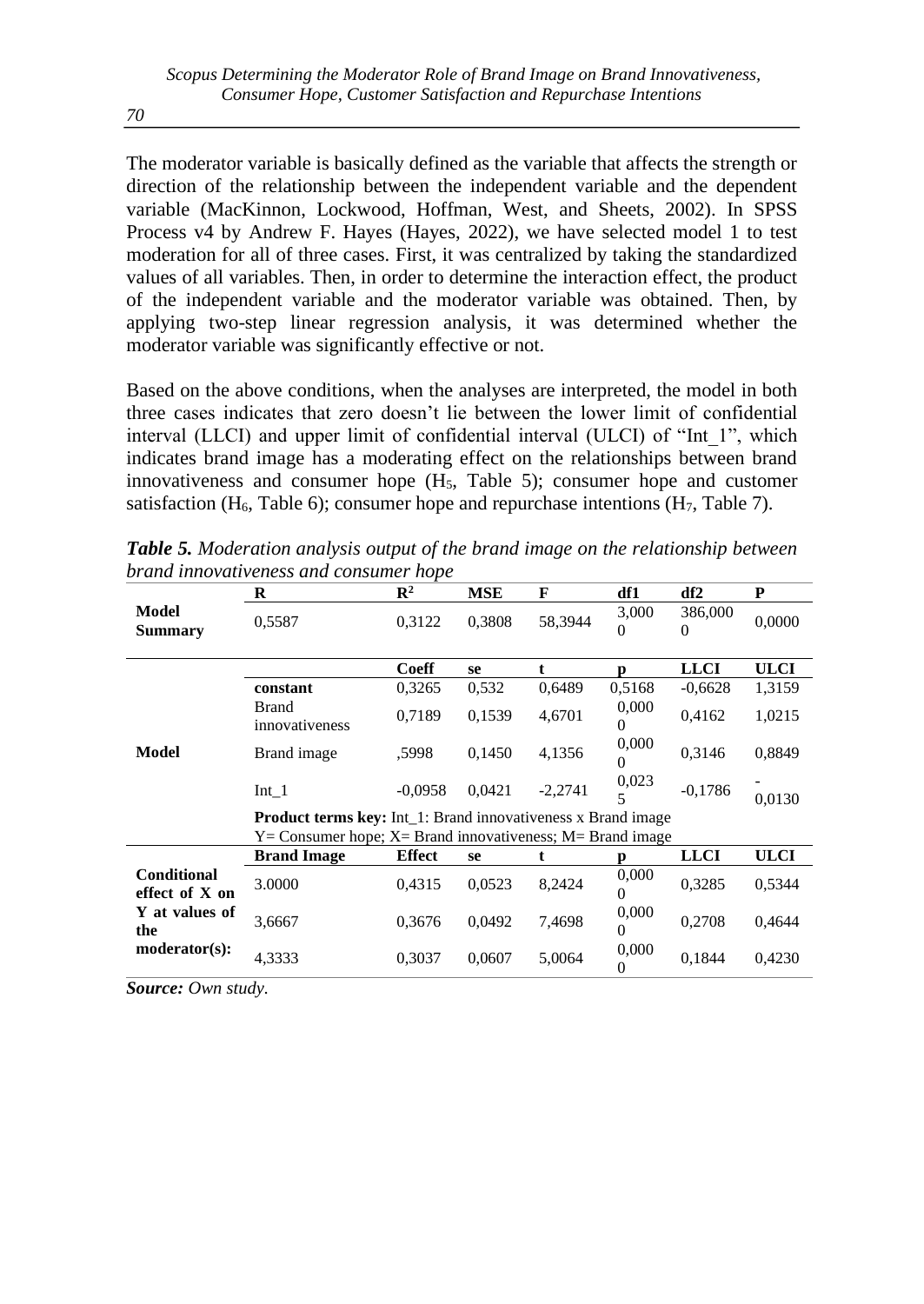|                         | R                 | $\mathbb{R}^2$                                                       | <b>MSE</b> | F         | df1    | df2         | P           |
|-------------------------|-------------------|----------------------------------------------------------------------|------------|-----------|--------|-------------|-------------|
| Model<br><b>Summary</b> | 0,6115            | 0,3739                                                               | 0,3466     | 76,8288   | 3,0000 | 386,0000    | 0,0000      |
|                         |                   | Coeff                                                                | se         | t         | n      | <b>LLCI</b> | <b>ULCI</b> |
|                         | constant          | $-0,7567$                                                            | 0,4981     | $-1,5191$ | 0,1296 | $-1,7360$   | 0,2227      |
|                         | Consume<br>r hope | 1.1467                                                               | 0.1489     | 7.7016    | 0.0000 | 0,8539      | 1,4394      |
| Model                   | Brand<br>image    | 0,8210                                                               | 0,1512     | 5,4297    | 0,0000 | 0,5237      | 1,1183      |
|                         | $Int_1$           | $-0,1959$                                                            | 0,0412     | $-4,7533$ | 0,0000 | $-0,2769$   | $-0,1149$   |
|                         |                   | <b>Product terms key:</b> Int_1: Customer satisfaction x Brand image |            |           |        |             |             |
|                         |                   | $Y =$ Consumer hope; $X =$ Customer satisfaction; $M =$ Brand image  |            |           |        |             |             |
|                         | <b>Brand</b>      | <b>Effect</b>                                                        | se         | t         | p      | <b>LLCI</b> | ULCI        |
| <b>Conditional</b>      | Image             |                                                                      |            |           |        |             |             |
| effect of X on          | 3,0000            | 0,5590                                                               | 0.0530     | 10,5416   | 0,0000 | 0,4547      | 0,6633      |
| Y at values of<br>the   | 3,6667            | 0,4284                                                               | 0.0516     | 8,3032    | 0,0000 | 0,3270      | 0,5299      |
| $modern(s)$ :           | 4.3333            | 0.2978                                                               | 0.0634     | 4.6963    | 0.0000 | 0.1731      | 0.4225      |

*Table 6. Moderation analysis output of the brand image on the relationship between consumer hope and customer satisfaction*

*Source: Own study.*

*Table 7. Moderation analysis output of the brand image on the relationship between consumer hope and repurchase intentions*

|                                  | R                                                                                                                                           | $\mathbb{R}^2$ | <b>MSE</b> | F           | df1    | df2         | P           |  |  |
|----------------------------------|---------------------------------------------------------------------------------------------------------------------------------------------|----------------|------------|-------------|--------|-------------|-------------|--|--|
| Model<br><b>Summary</b>          | 0,5669                                                                                                                                      | 0.3213         | 0,3757     | 60,9210     | 3,0000 | 386,0000    | 0,0000      |  |  |
|                                  |                                                                                                                                             | <b>Coeff</b>   | se         | $\mathbf t$ | n      | <b>LLCI</b> | <b>ULCI</b> |  |  |
|                                  | constant                                                                                                                                    | 0,1366         | 0,5039     | 0,2711      | 0,7865 | $-0.8542$   | 1,1274      |  |  |
| Model                            | Consum<br>er hope                                                                                                                           | 0,7662         | 0,1413     | 5,4237      | 0,0000 | 0,4885      | 1,0440      |  |  |
|                                  | <b>Brand</b><br>image                                                                                                                       | 0,6373         | 0,1558     | 4,0910      | 0.0000 | 0,3310      | 0,9436      |  |  |
|                                  | $Int_1$                                                                                                                                     | $-0,1129$      | 0,0406     | $-2,7814$   | 0.0000 | $-0,1927$   | $-0.0331$   |  |  |
|                                  | <b>Product terms key:</b> Int_1: Repurchase intentions x Brand image<br>$Y =$ Consumer hope; $X =$ Repurchase intentions; $M =$ Brand image |                |            |             |        |             |             |  |  |
| Conditional                      | <b>Brand</b><br>Image                                                                                                                       | <b>Effect</b>  | se         | t           | p      | <b>LLCI</b> | <b>ULCI</b> |  |  |
| effect of X on<br>Y at values of | 3,0000                                                                                                                                      | 0,4275         | 0.0497     | 8,6053      | 0,0000 | 0,3298      | 0,5252      |  |  |
| the                              | 3,6667                                                                                                                                      | 0,3523         | 0,0511     | 6,8961      | 0,0000 | 0,2518      | 0,4527      |  |  |
| $modern(s)$ :                    | 4,3333                                                                                                                                      | 0,2770         | 0.0649     | 4,2666      | 0.0000 | 0,1493      | 0.4046      |  |  |

*Source: Own study.*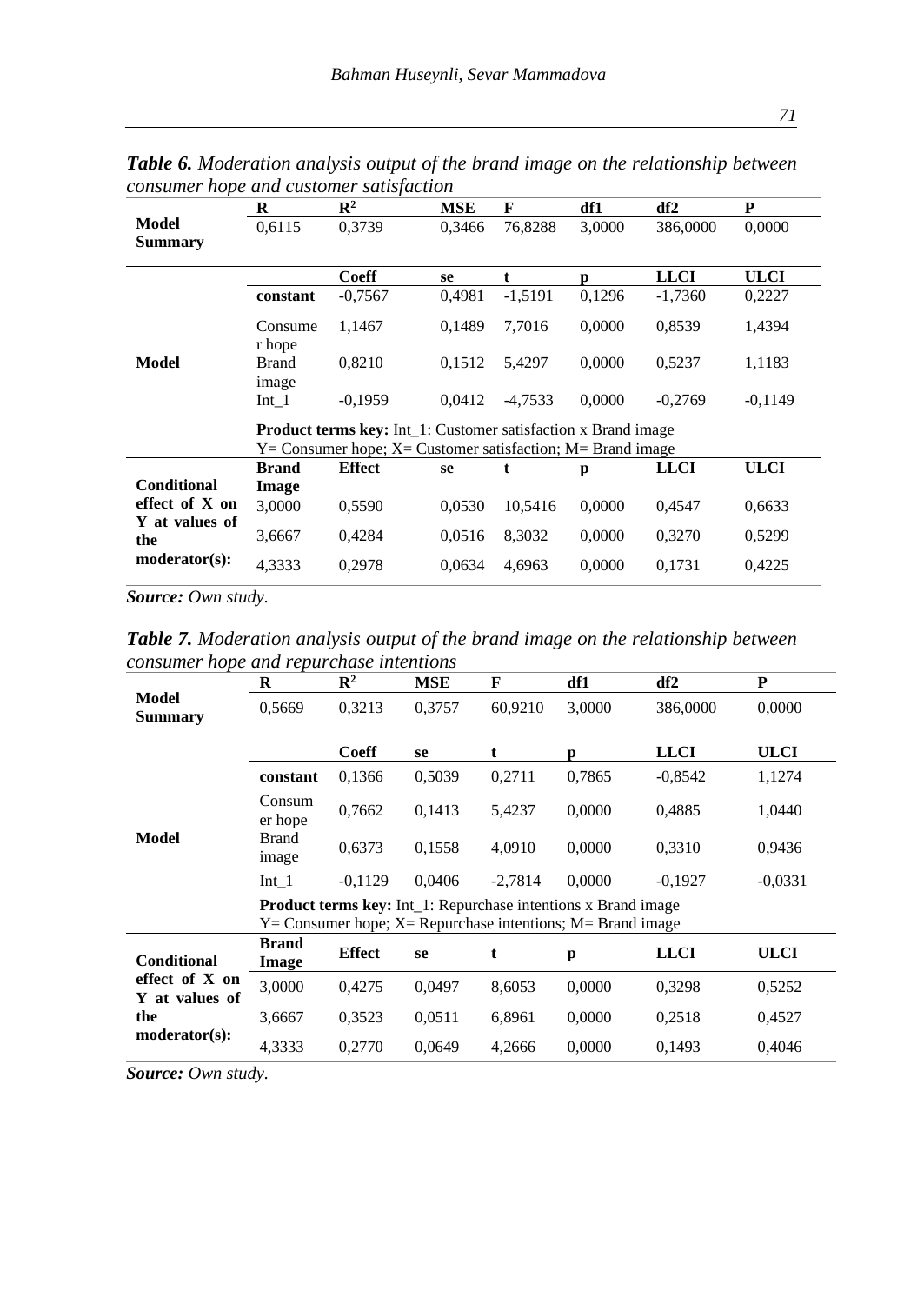As a result of the analysis of the hypotheses, the research model was as shown in Figure 2.

*Figure 2. The Hypothesis Results on the Research Model Research model*



*Source: Own study.*

A total of 7 hypotheses were tested as a result of the analyses made in line with the purpose and method of the research. All of the tested hypotheses were accepted (Table 8).

*Table 8. The result of the hypotheses*

| <b>Hypothesis</b>                                                                                                   | <b>Result</b> |
|---------------------------------------------------------------------------------------------------------------------|---------------|
|                                                                                                                     |               |
| $H_1$ : Brand innovativeness has a positive impact on consumer hope.                                                | Supported     |
| H <sub>2</sub> : Consumer hope has a positive impact on customer satisfaction.                                      | Supported     |
| H <sub>3</sub> : Consumer hope has a positive impact on repurchase intentions.                                      | Supported     |
| H <sub>4</sub> : Customer satisfaction has a positive impact on repurchase intentions.                              | Supported     |
| H <sub>5</sub> : Brand image positively moderates the impact on between brand innovativeness and<br>consumer hope.  | Supported     |
| H <sub>6</sub> : Brand image positively moderates the impact on between consumer hope and<br>customer satisfaction. | Supported     |
| H <sub>7</sub> : Brand image positively moderates the impact on between consumer hope and<br>repurchase intentions. | Supported     |
| <b>Source:</b> Own study.                                                                                           |               |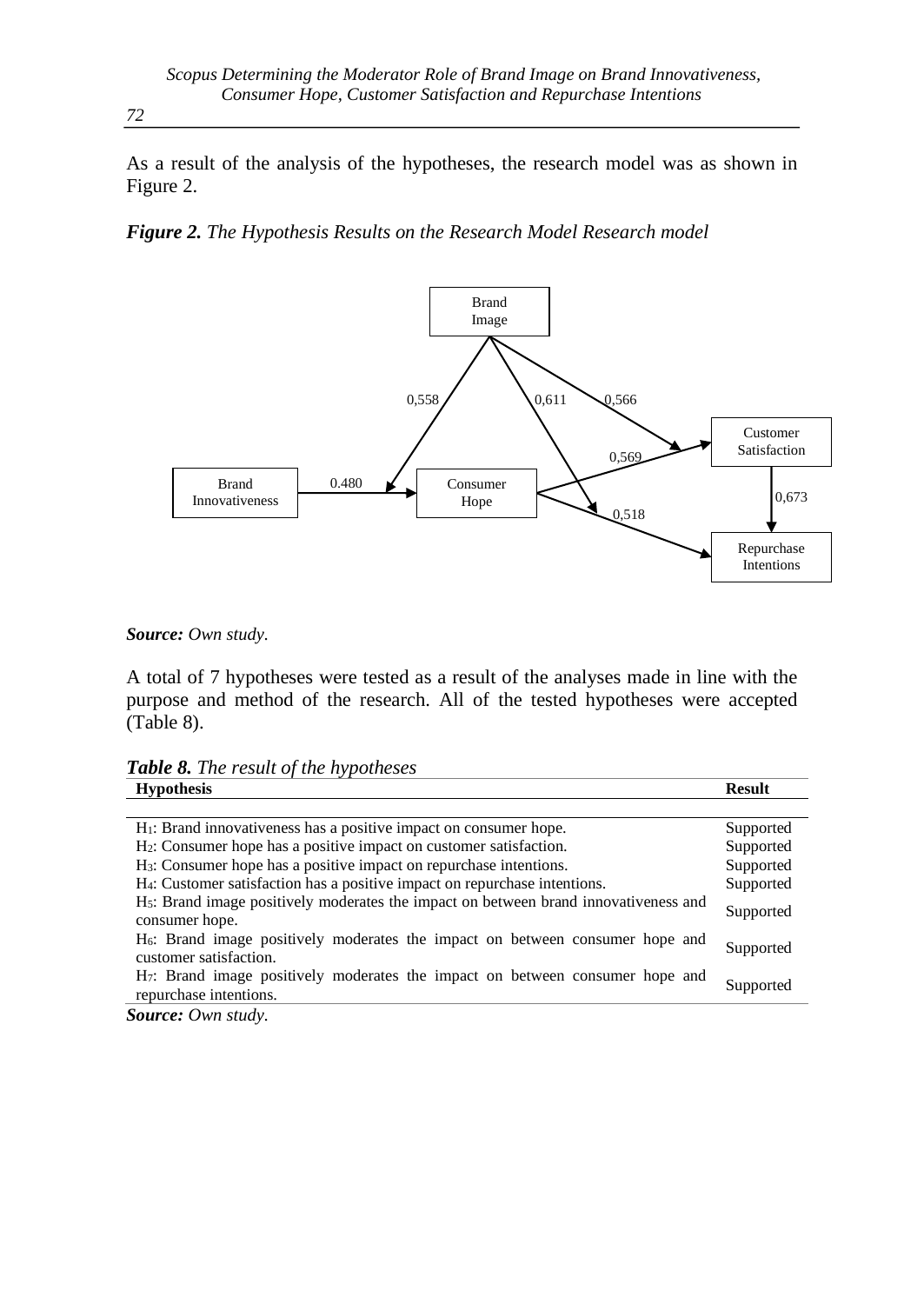#### **5. Conclusions, Proposals, Recommendations**

#### **5.1 Discussion**

The purpose of the study was to determine the effects of brand innovation on consumer hope, customer satisfaction, repurchase intention, and the moderator role of brand image as a moderator of these effects. In this direction, 7 hypotheses were developed and tested.

As a result of the analysis for  $H_1$  (Brand innovativeness has a positive impact on consumer hope), it was found that brand innovativeness affects consumer hope (0.480). The finding of a study by is Fazal-e-Hasan *et al.* (2019) as follows: the results suggest a potential moderating effect of product knowledge on the relationship between perceived brand innovativeness and customer hope.

As a result of the analysis for  $H_2$ , it was found that consumer hope affects customer satisfaction  $(0.569)$ , and  $H_3$ , it was found that consumer hope affects repurchase intention (0.518). In a study by Fazal-E-Hasan *et al.* (2020), it was found that consumer hope affects repurchase intention (0.876). According to the results of a study by Trivedi, Banerji and Yadav (2021), hope is a critical factor in generating repurchase intentions.

As a result of the analysis for  $H_4$ , it was found that customer satisfaction affects repurchase intention (0.673). According to the results of a study by Anderson and Sullivan (1993), authors find the elasticity of repurchase intentions with respect to satisfaction to be lower for firms that provide high satisfaction in terms of systematic variation across firms. Huang *et al.* (2014) with 274 people in Taiwan, customer satisfaction (0.733) have significant positive effects on repurchase intention. According to a study by Huarng and Yu (2019), all variables have significant positive effects on satisfaction, and at the same time, this effect has a significant positive effect on repurchase intention.

The first 4 hypotheses were made by simple linear regression analysis and then tested whether Brand innovativeness had a moderator effect on these hypotheses. At this stage, three hypotheses were tested. As a result of the analysis for  $H<sub>5</sub>$  (Brand image positively moderates the impact on between brand innovativeness and consumer hope), it was found that brand image has a moderator role (0.558) in the effect of brand innovativeness on consumer hope. As a result of the analysis for  $H_6$ (Brand image positively moderates the impact on between consumer hope and customer satisfaction), it was found that brand image has a moderator role (0.611) in the effect of consumer hope on customer satisfaction.

As a result of the analysis for  $H_7$  (Brand image positively moderates the impact on between consumer hope and repurchase intentions), it was found that brand image had a moderator role (0.566) in the effect of consumer hope on repurchase intention.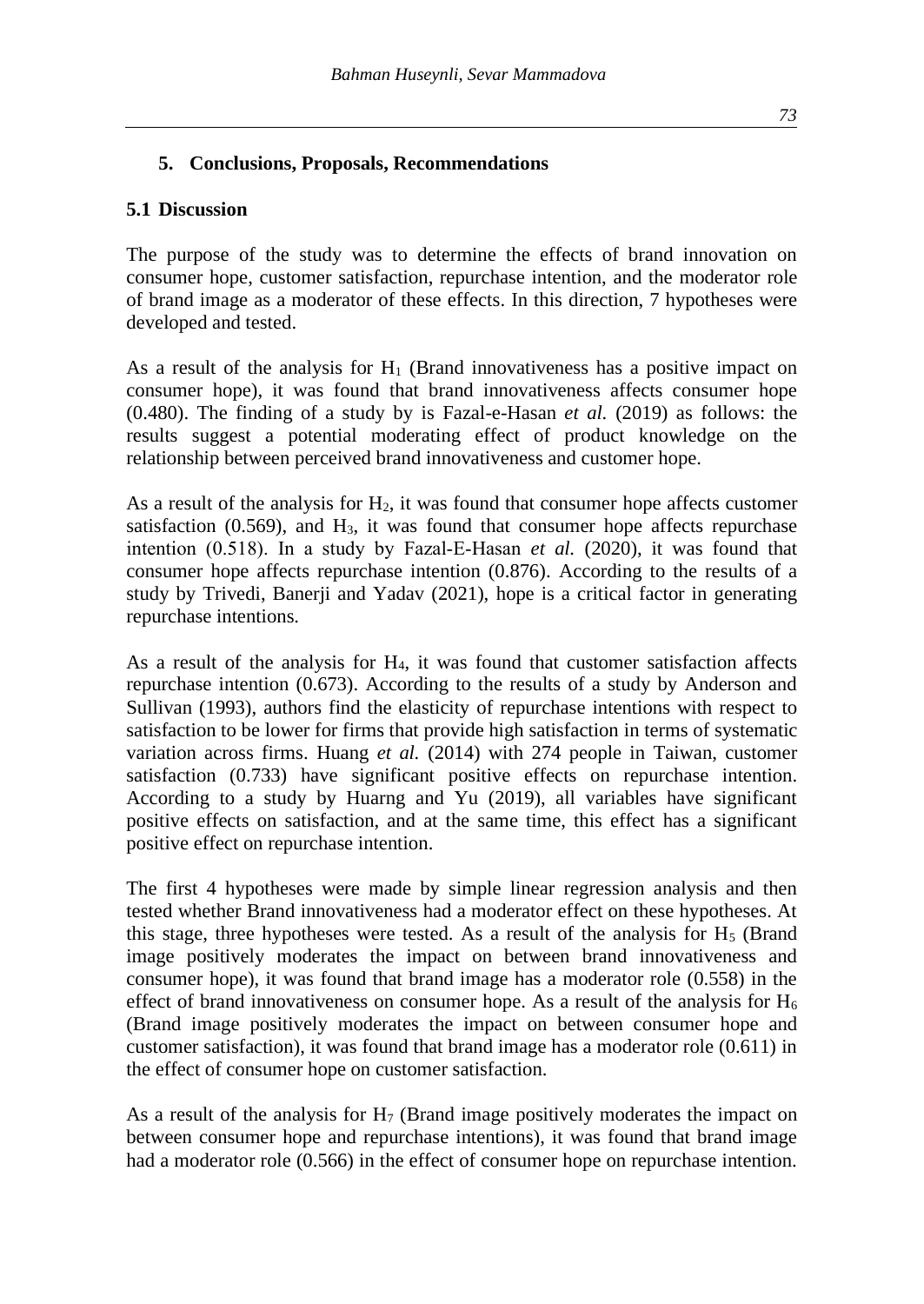Since there are no studies on the moderator role of brand image on other variables in the literature, comparisons could not be made.

# **5.2 Implications**

In total, four of the seven hypotheses forwarded are supported by these data. This research contributes to the literature several ways.

In terms of managerial implications, this study has some benefits. The positive effect of consumer hope on customer satisfaction is very important for brands. Because the brands that give importance to customer satisfaction to take this into account can provide a return in terms of marketing. However, it may also be beneficial for brands to have a strong influence on repurchase intention, which is the point of focus of brands and the exchange point of the consumer buying behaviour process, in a positive direction. Along with all this, brand managers should know that brand image has a positive moderator effect on all these variables. In other words, they can carry out marketing activities to strengthen the brand image. In this respect, an important contribution of this study is to help brand managers create an effective brand strategy to increase brand image.

Aspect of theoretical contributions, this research focuses empirically on brand innovativeness, consumer hope and satisfaction of the repurchase intention of brands` products. While there is no theoretical indication that these results will not extend to a topic, the generalizability of the findings might be limited to the number of brands and sample.

# **5.3 Future Research and Limitations**

The generalizability of the sample is another limitation. The study was conducted on Azerbaijani consumers. However, the results of the study were compared with the results of studies conducted in different cultures. The study also contains several limitations that suggest potential avenues for future research. However, we believe the study triggers new opportunities for future research. In future research, it may be useful to analyse the brand image variable on domestic and international brands or in a few country samples and to investigate the asymmetric relationship empirically.

#### **References:**

- Aaker, D.A. 1991. Managing brand equity: Capitalizing on the Value of a Brand Name. New York, 28(1), 35-37.
- Anderson, E.W., Sullivan, M.W. 1993. The antecedents and consequences of customer satisfaction for firms. Marketing science, 12(2), 125-143.
- Andrews, M., Kim, D. 2007. Revitalising suffering multinational brands: an empirical study. International Marketing Review, 24(3), 350-372.
- Boyd, T.C., Mason, C.H. 1999. The link between attractiveness of "extrabrand" attributes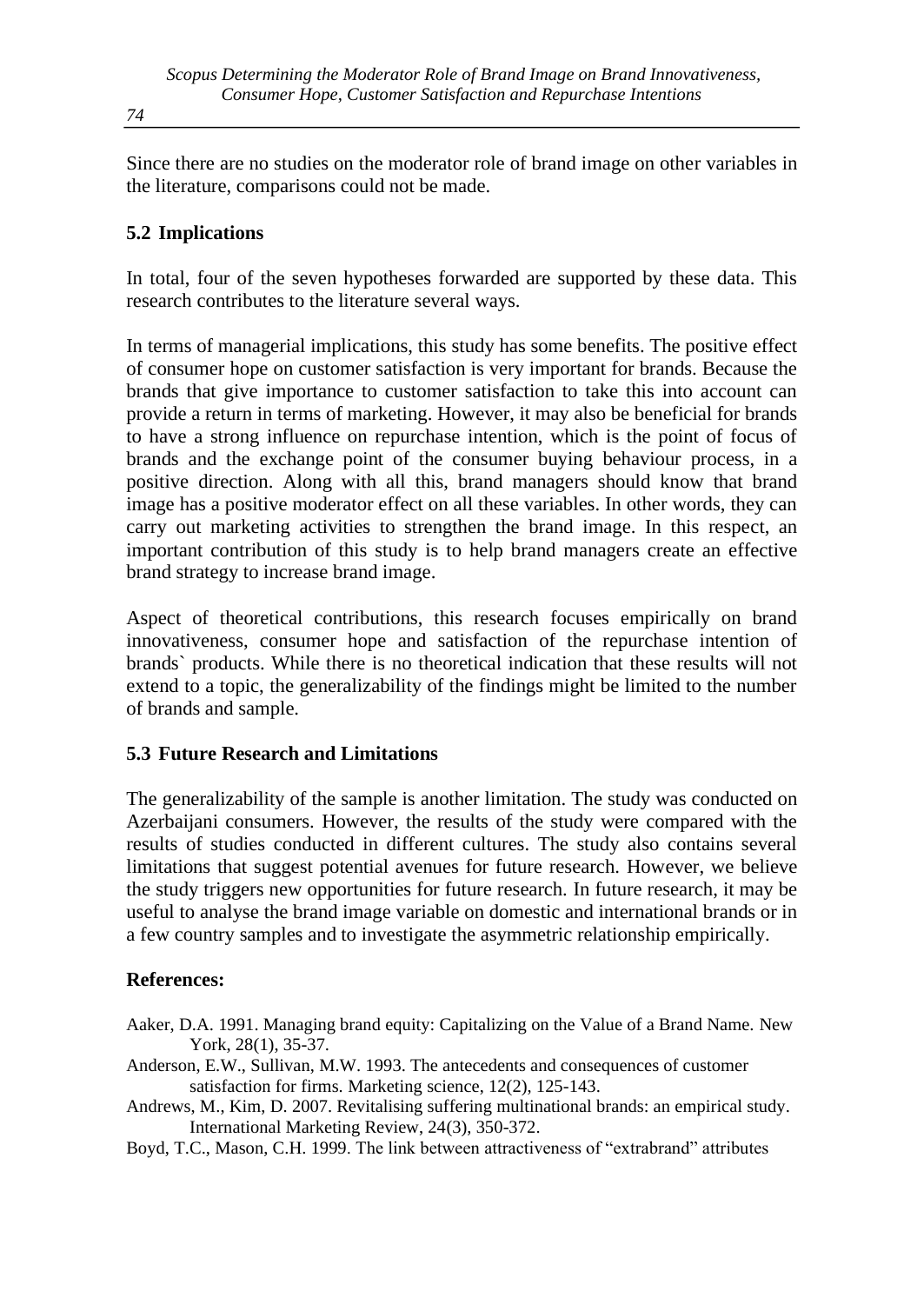and the adoption of innovations. Journal of the Academy of Marketing Science, 27(3), 306-319.

- Butcher, K., Sparks, B., O'Callaghan, F. 2002. Effect of social influence on repurchase intentions. Journal of Services Marketing, 16(6), 503-514.
- Chang, H.H., Wang, Y., Yang, W. 2009. The impact of e-service quality, customer satisfaction and loyalty on e-marketing: Moderating effect of perceived value. Total Quality Management and Business Excellence, 20(4), 423-443.
- Chen, C.F., Tsai, D. 2007. How destination image and evaluative factors affect behavioral intentions? Tourism management, 28(4), 1115-1122.
- Chen, H.S., Hsieh, T. 2011. A study of antecedents of customer repurchase behaviors in chain store supermarkets. Journal of International Management Studies, 6(3), 1-11.
- Chinomona, R., Cheng, J.M.S. 2013. Distribution Channel Relational Cohesion Exchange Model: A Small-to-Medium Enterprise Manufacturer's Perspective. Journal of Small Business Management, 51(2), 256-275.
- Chinomona, R., Sandada, M. 2013. Customer satisfaction, trust and loyalty as predictors of customer intention to re-purchase South African retailing industry. Mediterranean Journal of Social Sciences, 4(14), 437-437.
- De Wulf, K., Odekerken-Schröder, G., Iacobucci, D. 2001. Investments in consumer relationships: A cross-country and cross-industry exploration. Journal of Marketing, 65(4), 33-50.
- Dobni, D., Zinkhan, G.M. 1990. In search of brand image: A foundation analysis. Advances in Consumer Research, 17(1), 110-119.
- Dunuwille, V.M., Pathmini, M.G.S. 2016. Brand image and customer satisfaction in mobile phone market: study based on customers in Kandy district. Journal of Business Studies, 3(1), 1-13.
- Eggert, A., Helm, S. 2003. Exploring the impact of relationship transparency on business relationships: A cross-sectional study among purchasing managers in Germany. Industrial Marketing Management, 32(2), 101-108.
- Emmons, R.A., McCullough, E.M., Tsang, J.A. 2003. The Assessment of Gratitude. In: Positive Psychology Assessent: A Handbook of Models and Measures. Shane J. Lopez and C.R. Snyder (Ed.), Washington, DC: American Psychological Association.
- Fazal-e-Hasan, S.M., Ahmadi, H., Kelly, L., Lings, I.N. 2019. The role of brand innovativeness and customer hope in developing online repurchase intentions. Journal of Brand Management, 26(2), 85-98.
- Fazal‐E‐Hasan, S.M., Ahmadi, H., Mortimer, G., Lings, I., Kelly, L., Kim, H. 2020. Online repurchasing: The role of information disclosure, hope, and goal attainment. Journal of Consumer Affairs, 54(1), 198-226.
- Feldman, D.B., Kubota, M. 2015. Hope, self-efficacy, optimism, and academic achievement: Distinguishing constructs and levels of specificity in predicting college grade-point average. Learning and Individual Differences, 37, 210-216.
- Fornell, C., Larcker, D.F. 1981. Structural equation models with unobservable variables and measurement error: Algebra and statistics. Journal of Marketing Research, 382-388.
- Fredrickson, B.L. 2001. The role of positive emotions in positive psychology: the broadenand-build theory of positive emotions. American psychologist, 56(3), 218-226.
- Fredrickson, B.L. 2004. Gratitude, like other positive emotions, broadens and builds. In: The psychology of gratitude, 145(166). N.Y., Oxford University Press.
- Hair, J.F.Jr., Black W.C., Babin B.J., Anderson, R.E. 2010. Multivariate Data Analysis: A Global Perspective (7th ed.). Upper Saddle River, N.J., Pearson Prentice Hall.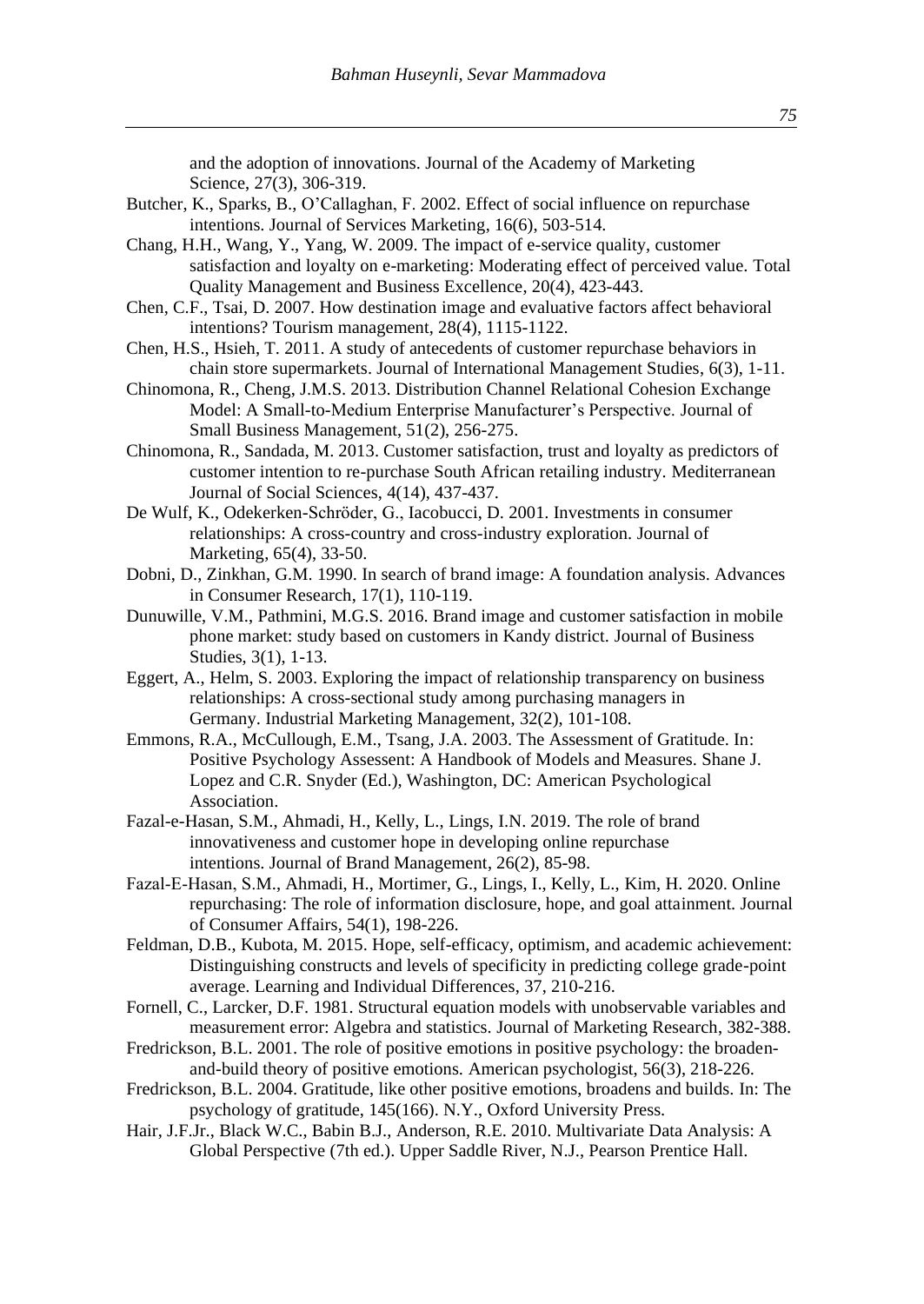- Harpham, E.J. 2004. Gratitude in the History of Ideas. In: The Psychology of Gratitude, 19- 36. N.Y., Oxford University Press.
- Harsono, S., Perdana, S., Riyadi, D.B. 2018. The influence of brand image, brand trust, perceived quality and perceived value on consumer purchase intention at different categories of product. Advanced Science Letters, 24(5), 3198-3207.
- Hasan, S.F., Lings, I., Neale, L., Mortimer, G. 2014. The role of customer gratitude in making relationship marketing investments successful. Journal of Retailing and Consumer Services, 21(5), 788-796.
- Hayes, A.F. 2012. Process: A versatile computational tool for observed variable mediation, moderation, and conditional process modeling. White Paper, 1–39. [https://doi.org/978-1-60918-230-4.](https://doi.org/978-1-60918-230-4)
- Hayes, A.F. 2022. Introduction to Mediation, Moderation, and Conditional Process Analysis: A Regression-Based Approach, (3rd ed.). New York, The Guilford Press.
- Heitmann, M., Lehmann, D.R., Herrmann, A. 2007. Choice goal attainment and decision and consumption satisfaction. Journal of Marketing research, 44(2), 234-250.
- Hirschman, E.C. 1980. Innovativeness, novelty seeking, and consumer creativity. Journal of consumer research, 7(3), 283-295.
- Hu, H.H., Kandampully, J., Juwaheer, T.D. 2009. Relationships and impacts of service quality, perceived value, customer satisfaction, and image: an empirical study. The service industries journal, 29(2), 111-125.
- Huang, C.C., Yen, S.W., Liu, C.Y., Chang, T.P. 2014. The relationship among brand equity, customer satisfaction, and brand resonance to repurchase intention of cultural and creative industries in Taiwan. International Journal of Organizational Innovation (Online), 6(3), 106.
- Huarng, K.H., Yu, M.F. 2019. Customer satisfaction and repurchase intention theory for the online sharing economy. Review of Managerial Science, 13(3), 635-647.
- Izzudin, M.S., Novandari, W. 2018. The Effect of Perceived Quality, Brand Image on Customer Satisfaction and Brand Awareness Toward Repurchase Intention. Journal of Research in Management, 1(3), 32-43.
- Kato, T., Snyder, C.R. 2005. The relationship between hope and subjective well-being: Reliability and validity of the dispositional hope scale, Japanese version. Japanese Journal of Psychology, 76(3), 227-234.
- Keller, K.L. 1993. Conceptualizing, measuring, and managing customer-based brand equity. Journal of marketing, 57(1), 1-22.
- Kotler, P., Keller, L.K. 2016. Marketing Management, (15th ed.). Pearson Education.
- Kotler, P., Keller, K., Brady, M., Goodman, M., Hansen, T. 2009. Marketing Management. First European Edition. London, Pearson.
- MacInnis, D.J., De Mello, G.E. 2005. The concept of hope and its relevance to product evaluation and choice. Journal of Marketing, 69(1), 1-14.
- MacKinnon, D.P., Lockwood, C.M., Hoffman, J.M., West, S.G., Sheets, V.A. 2002. Comparison of Methods to Test Mediation and Other Intervening Variable Effects Psychological Methods. APA, 7 (1), 83-104.
- Mai, L.W., Ness, M.R. 2006. A Structural Equation Model of Customer Satisfaction and Future Purchase of Mail-Order Speciality Food. International Journal of Business Science and Applied Management, 1(1), 1-14.
- Malhotra, N.K. 2010. Marketing Research: An Applied Orientation Global Edition (6th ed.). Pearson Prentice Hall.
- Meng, S.M., Liang, G.S., Yang, S.H. 2011. The Relationships of Cruise Image, Perceived